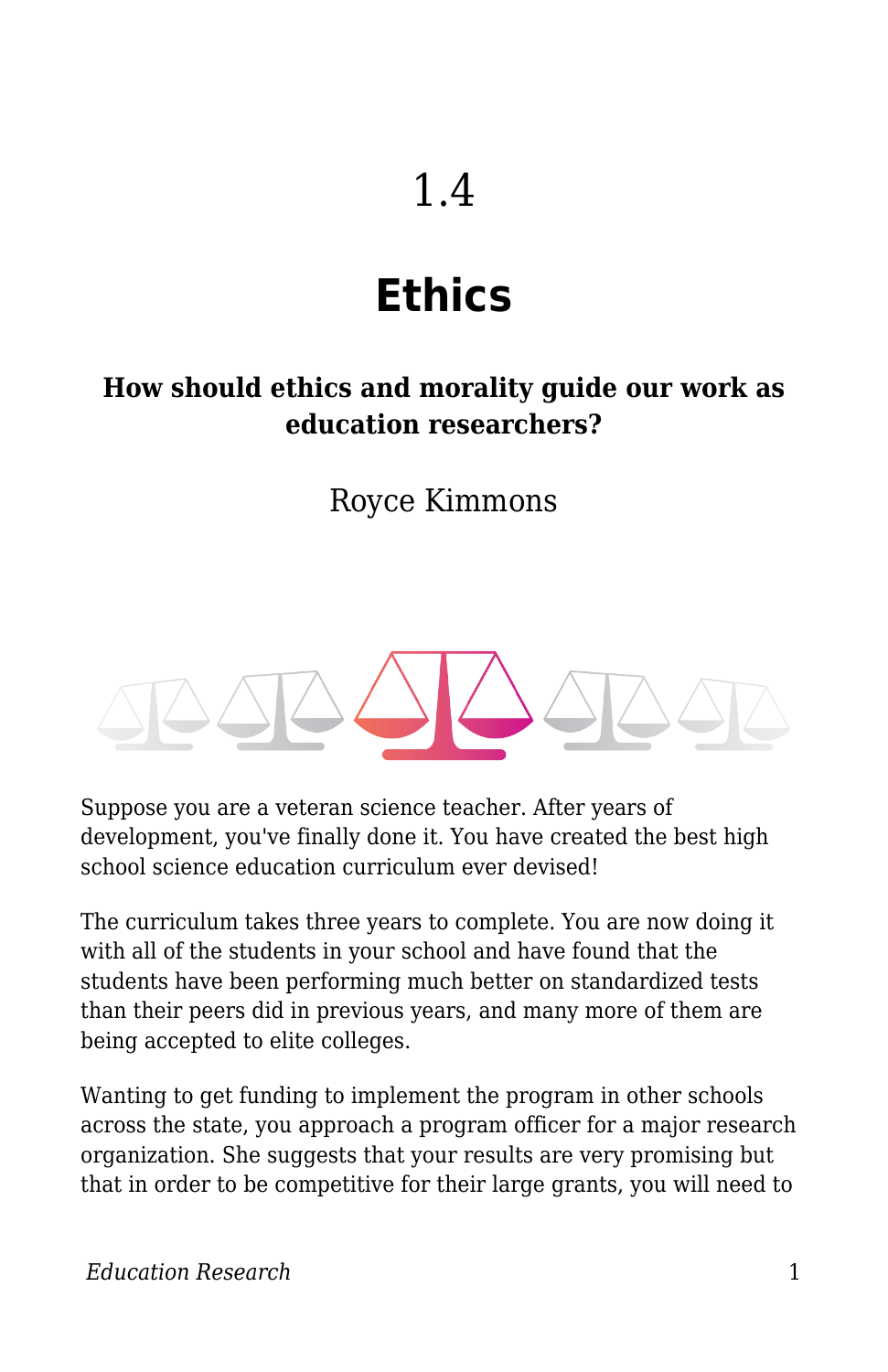prove more reliably that the curriculum is having the effect that you are claiming and that it is not due to chance or some other factor.

"Can you try it out with some other schools," she asks?

"No," you reply, "not without more funding."

"Well," she responds, "it seems then that you'll need to do some form of a controlled trial at your current school, where you randomly assign half of the students to use the experimental curriculum and the other half to use the old curriculum. Then, you should be able to prove with greater certainty that it's the curriculum having the effect, and we can talk more optimistically about funding opportunities."

"But," you begin to carefully explain, "the curriculum is an entire package. It takes three years to complete. That means if we don't do it with half the students, they probably won't perform as well on standardized tests and won't get into good colleges at the same rate as their peers. I don't think I can do that to them."

She furrows her brow and nods understandably. "Yes, that would be a difficult choice. But if you want to *really* help *more* kids and make this thing *big*, then you're going to need to be a bit more scientific in how you do this. Some kids might fall through the cracks those first few years, but just think of all the kids you'll be able to help for years to come once you have the evidence you need!"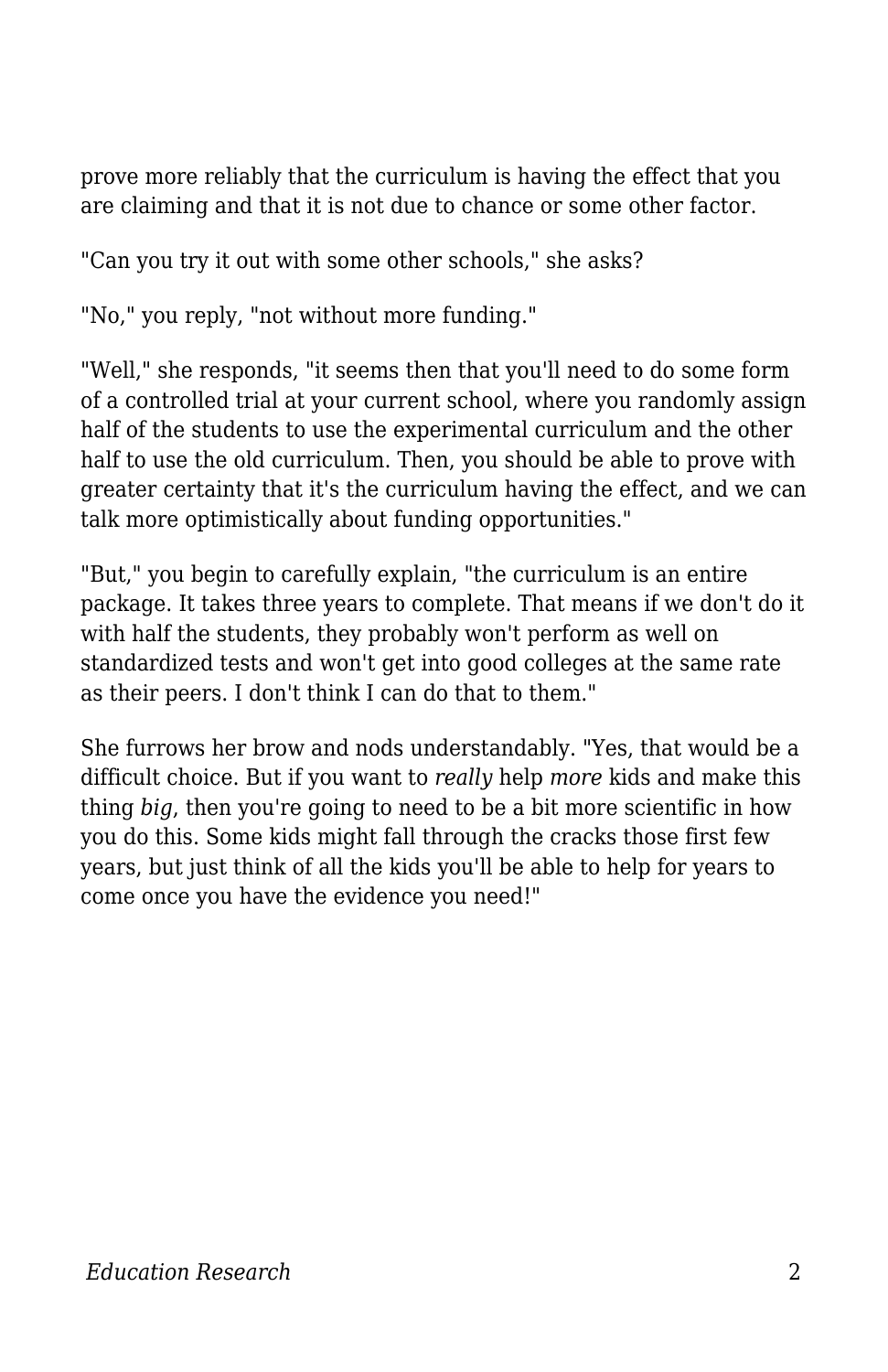#### **Key Terms**

Consequentialism

An approach to ethics that holds that the morality of an action should be determined by its effects.

Contractarianism

A non-normative approach to ethics that holds that what is held to be right and good is merely determined by social contracts that are shared between people.

**Deontology** 

An approach to ethics that holds that the morality of an action should be determined by its duty-bound adherence to particular laws or norms of behavior.

**Ethics** 

The branch of knowledge that deals with rightness, goodness, and morality.

Moral Relativism

A non-normative approach to ethics that holds that what is right and good is only ever determined by references to individual or cultural norms or contexts.

Normative Ethics

Approaches to ethics that assume some level of

universalizability of moral action (across cultures or contexts). Utilitarianism

The consequentialist stance that moral behavior consists of doing what will have the greatest effect, typically in terms of doing the greatest good for the greatest number of people.

#### Virtue Ethics

An approach to ethics that holds that the morality of an action should be determined by its relationship to the moral agent's development or expression of fundamental virtues.

Now, pause. Ask yourself honestly: If you had to make this choice and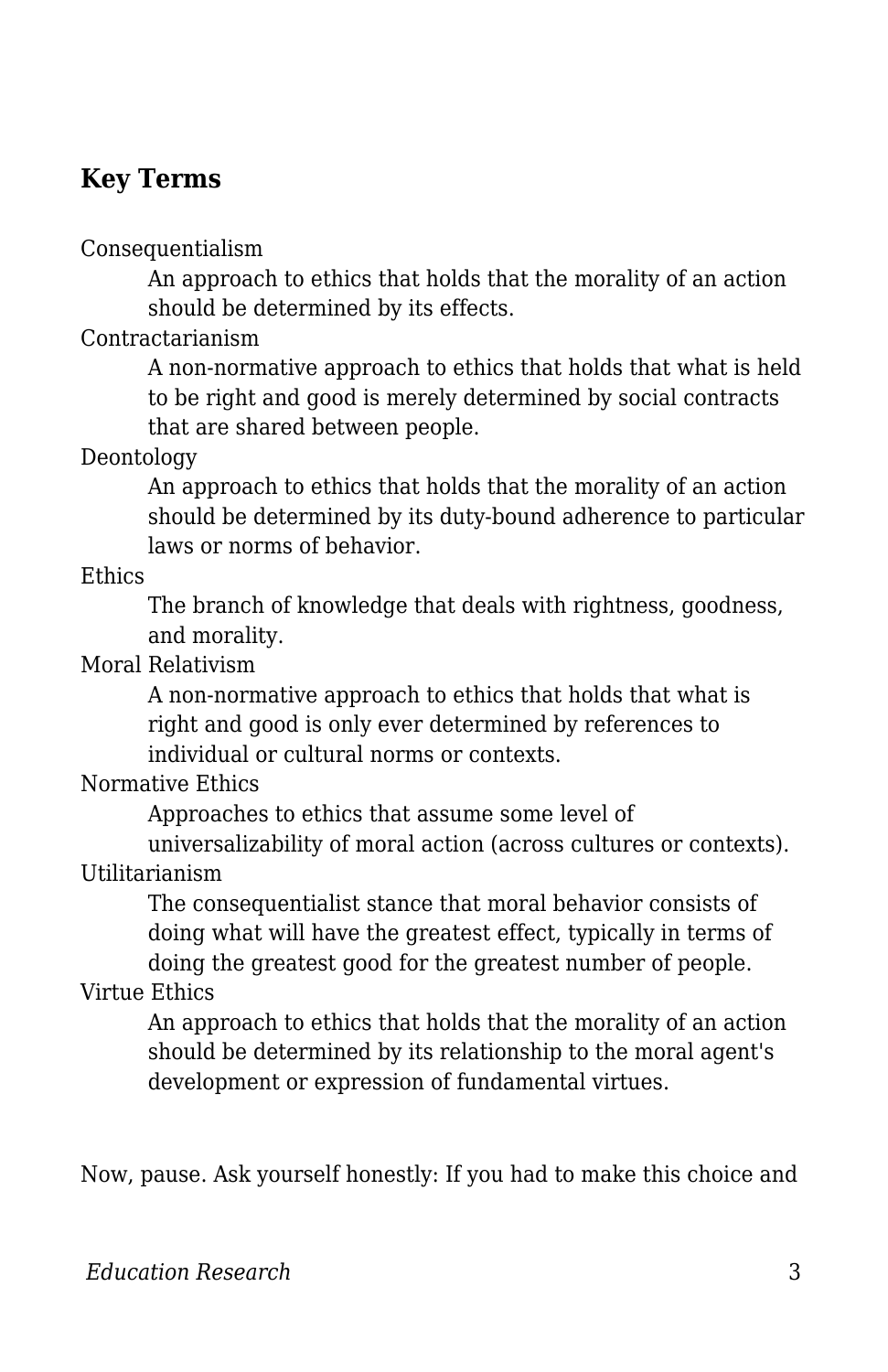there were no other options, what would you do? Would you jeopardize the futures of a few dozen students in order to potentially improve the lives of thousands? Or would you continue the curriculum with the few hundred knowing that doing so will likely prevent you from ever being able to have any impact beyond the walls of your school?

Though fictional, this story represents one of the many very real ethical dilemmas that education researchers must face. These dilemmas are shaped by competing values, competing beliefs about what is good, and competing needs of the self, other individuals, and society.

In this scenario, would it be good to continue providing the curriculum to all of your students? Of course. Would it also be good to do the research necessary to get funding to provide it to more students? Also, yes. But, if you cannot do both, then which good is greater, preeminent, or better? (I could further complicate the issue and point out that it also probably wouldn't be bad for you to be able to monetarily benefit from selling your curriculum at scale either, but we'll ignore that for now.)

Ethics, or the study of rightness, goodness, and morality, exists to help us determine which actions are right and wrong, under what circumstances, and why. Like everyone, researchers must grapple with the ethics of their decisions as individual people, but they must also grapple with the ethics of their decisions as researchers in a field where there are many opportunities to do good or harm, to act rightly or to act wrongly. In this chapter, I'll provide an overview of the three dominant approaches to normative ethics, which will serve as a starting point for analyzing the morality of particular research behaviors and the enactment of research agendas through differing paradigms.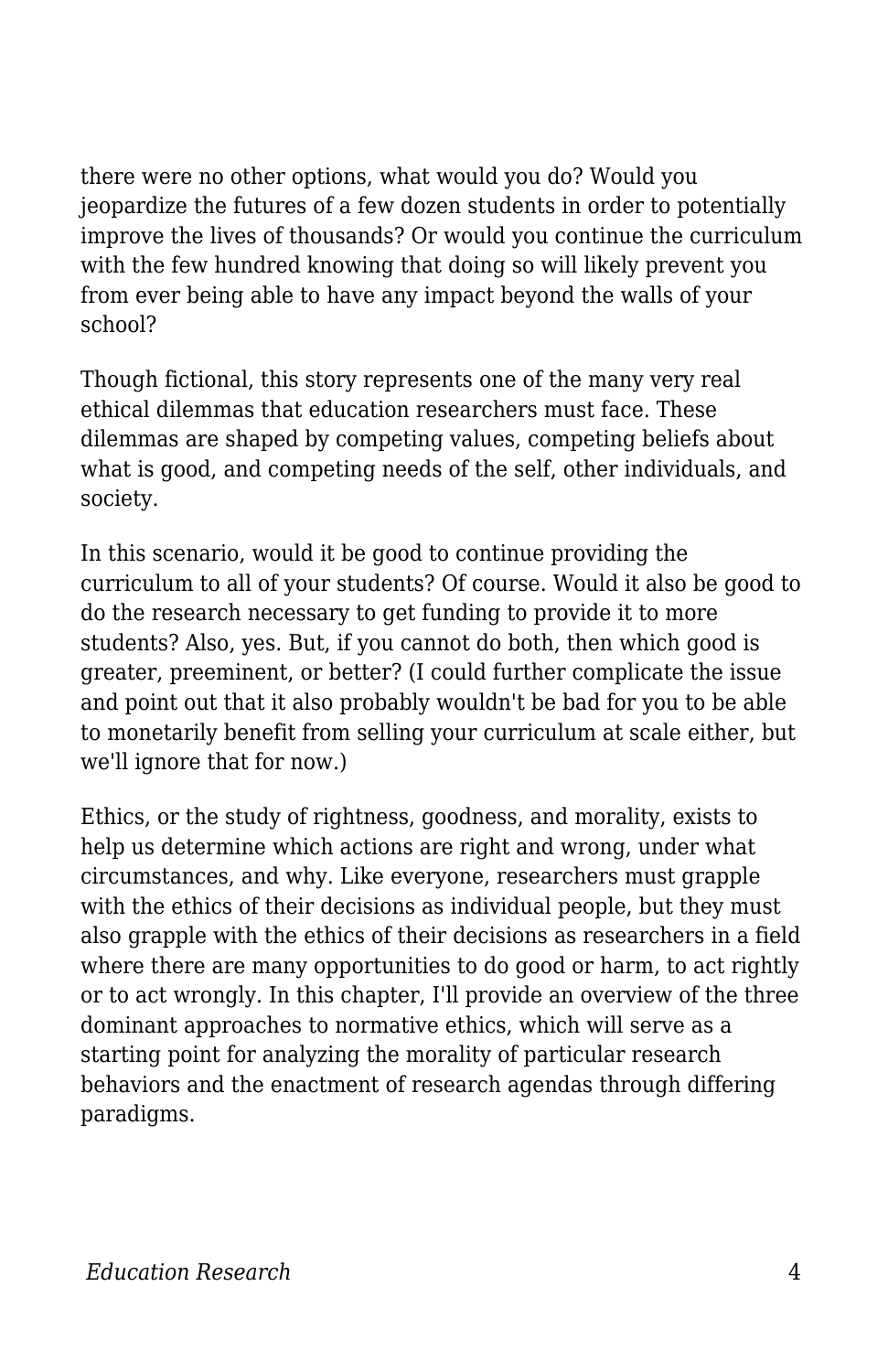## **Relativistic vs. Normative Ethics**

In the example above, we might argue that a science teacher's withholding curriculum from a smaller group of students would be immoral, because intentionally withholding valuable educational experiences from any student is, as a rule, never acceptable. Or we could argue in the opposite direction that the potential benefit of helping more students by performing the experiment justifies any negative outcomes that the smaller group might experience. Or the teacher might claim that withholding the curriculum would constitute a betrayal of the teacher's relationship to the students and their role as a teacher, while another might argue that the same action might be a betrayal of the teacher's role as a researcher.

This is an example of a moral dilemma or a situation when the purported morality of an action is called into question and represents a conflict between opposing values or requirements (McConnell, 2018). In this case, the opposing requirements faced by the teacher would be requirements to a smaller group of current students vs. a larger group of potential students.

One might attempt to avoid the dilemma altogether by arguing for a stance of moral relativism or contractarianism, explaining that the moral choice for this teacher would be determined by their cultural context, individual beliefs, time, and place. Or in other words, there is no moral dilemma here, because whatever the teacher chose to do would simply be a matter of preference, cultural norms, habituation, etc. Such relativistic approaches to morality are differentiated from normative approaches to morality, which seek to universalize moral requirements in some manner.

Relativistic approaches to ethics are common in popular culture today and are often seen as "harbingers of tolerance, open-mindedness, and anti-authoritarianism" (Baghramian, 2015). At some level, nonnormative approaches to morality are appealing, because they allow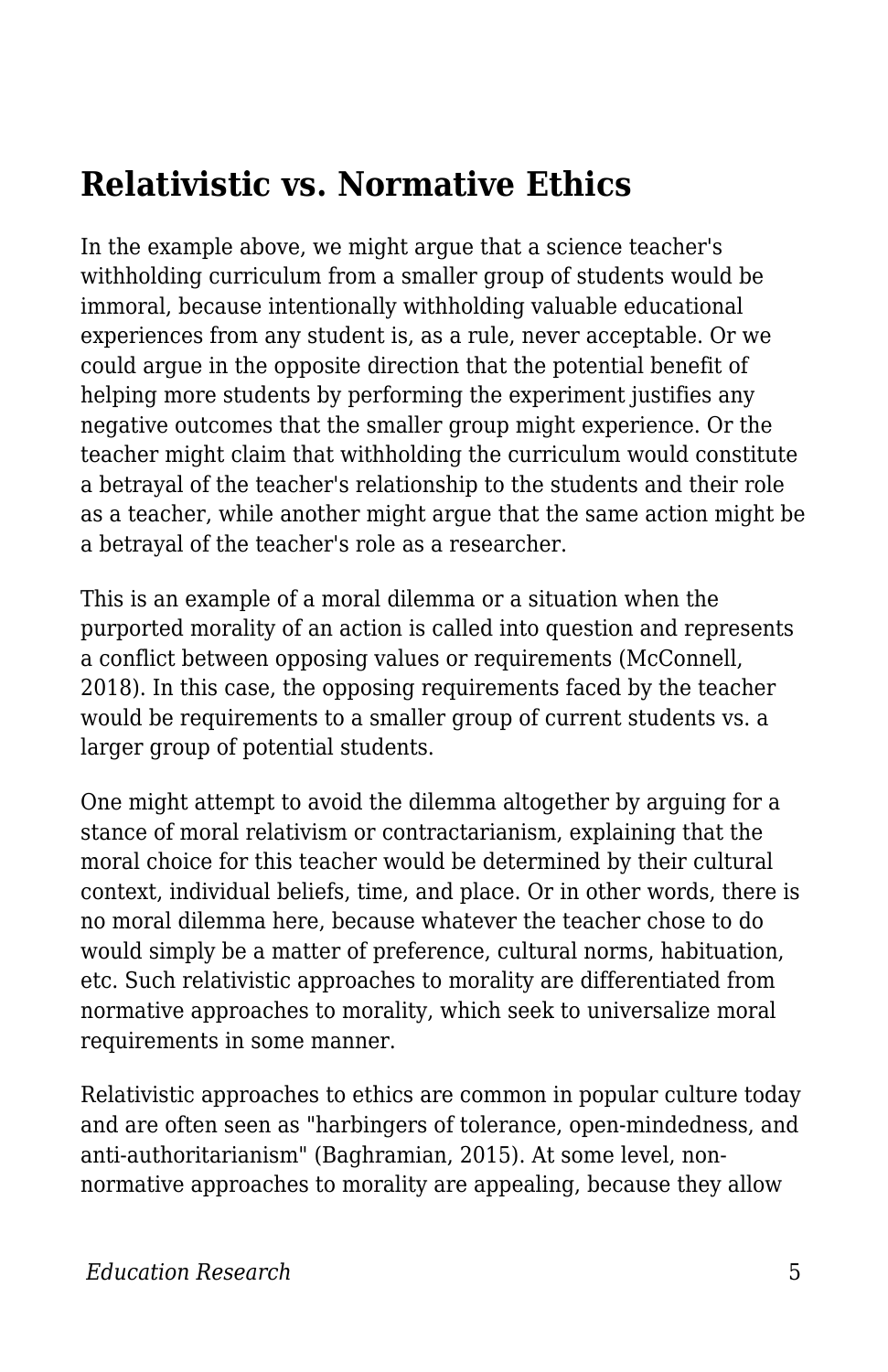us to iconoclastically discount taboos and mundane behaviors that might be considered immoral in some cultures but not in others (such as wearing a hat indoors or extending one's left hand to a stranger for a handshake). Yet, relativistic approaches to ethics are ultimately untenable for researchers, because the same relativistic argument that could be used to claim that there is nothing morally wrong with refusing to refer to an elder by their appropriate title could also be used to justify direct harm to individuals or to claim that Nazi war crimes committed in the name of research were merely reasonable expressions of the time and context.



A patient and a physician in the Tuskegee Syphilis Study

History is replete with examples of researchers engaging in unethical and harmful activities:

• In the 1940s, Nazi scientists conducted thousands of experiments on prisoners in concentration camps, in which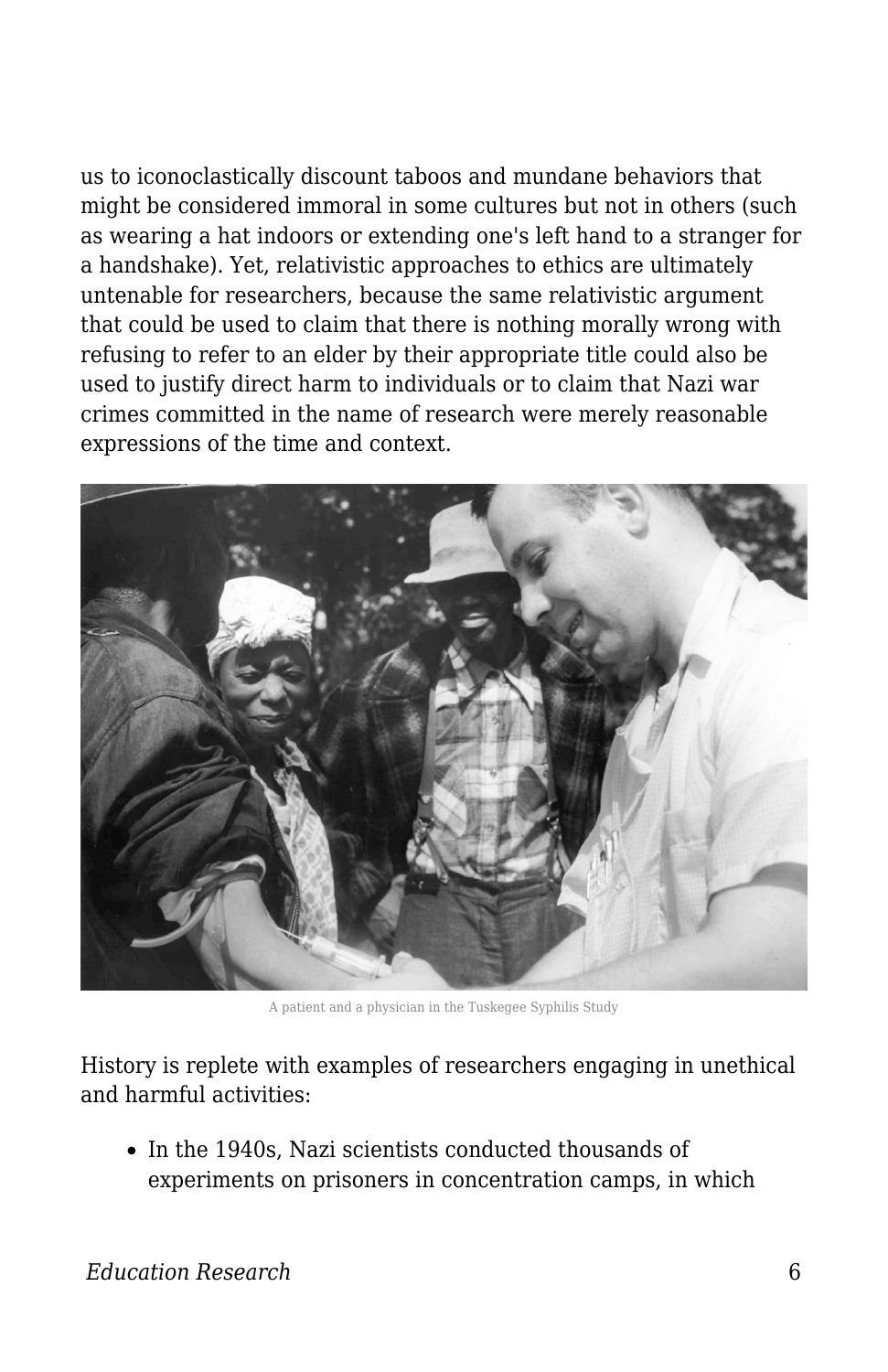researchers intentionally harmed, tortured, and killed victims in various ways, including poisoning, blunt head trauma with hammers, mustard gas, freezing, jaundice, sterilization, burning, electroshock, body part transplantation, and many other methods.

- From 1932 to 1972, hundreds of economically disadvantaged African American men with syphilis in the Tuskegee Syphilis Study were provided with meals and other incentives so that researchers could study what syphilis did to their bodies. They were never offered penicillin treatment, even though it was accepted as the standard treatment by 1947, and they were not accurately told why the researchers were studying them.
- In the 1940s, inmates at Stateville Penitentiary were recruited for participation in a study on malaria and were paid \$100. They were then infected with malaria via mosquito bites, assigned to treatment and control groups, and administered a variety of potential treatments, many of which were highly toxic. Some participants were intentionally not treated until their temperatures exceeded 108-degrees. They experienced jaundice and anemia as well as "severe headaches and eye pain, nausea, weakness, vertigo, vomiting, diarrhea, and Herpes simplex, which was very common and often severe" (Miller, 2013). At least one patient died.
- In 1939, researchers in the Monster Study experimented on war orphans to better understand the development and treatment of stuttering problems. As part of the study, they intentionally influenced many children who spoke fluently to develop stutters, which impacted their ongoing ability to communicate and to be successful in their schoolwork.
- From 1963 to 1973, 67 male inmates in Washington and Oregon were offered \$25 per session (along with suggestions of parole) to allow researchers to irradiate and biopsy their testicles. This allowed researchers to better understand how radiation might affect astronauts.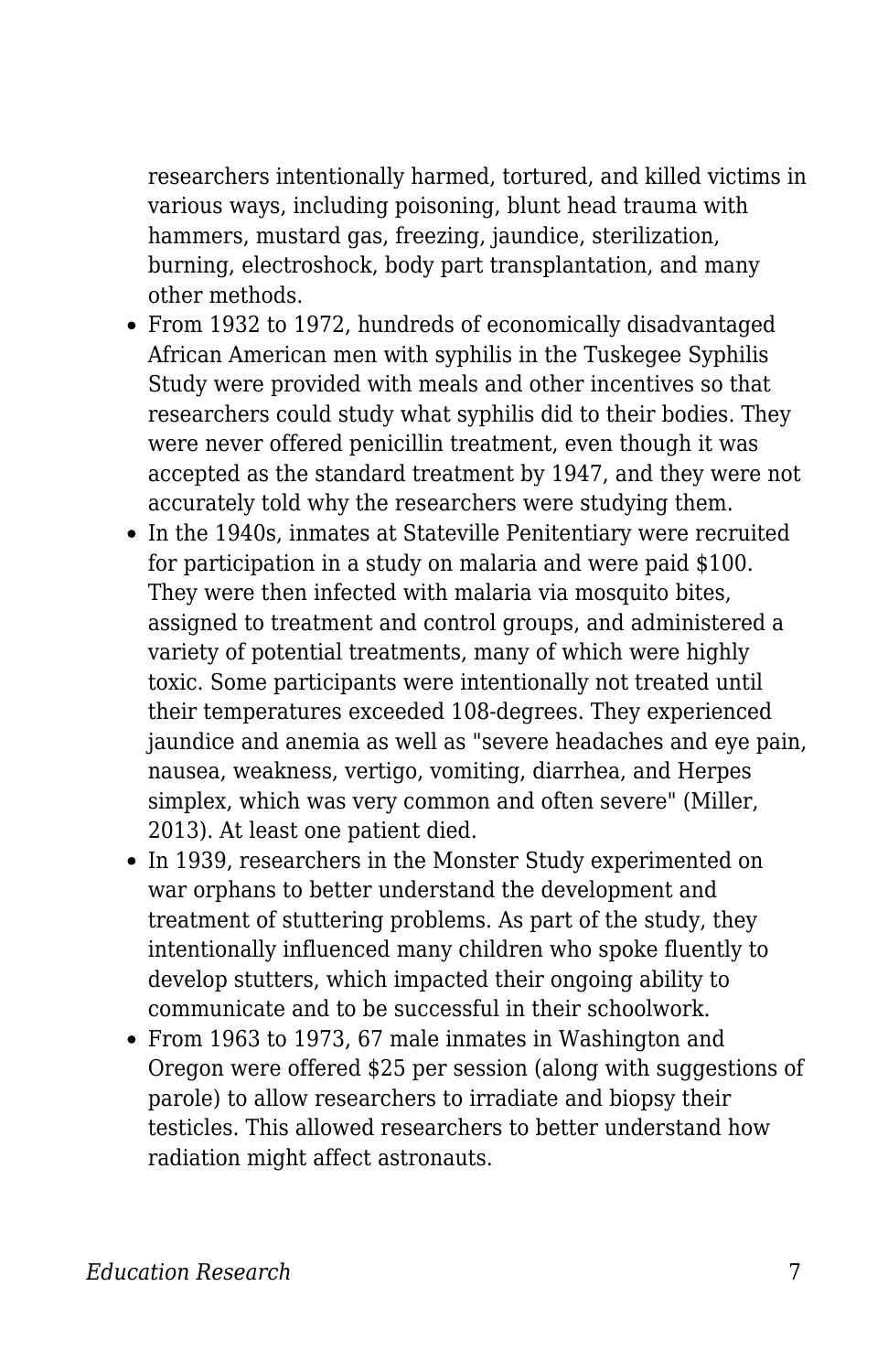Such researcher actions are not merely relativistically immoral but are normatively reprehensible. We should not look at these examples and merely excuse them by saying that they "simply represent a different time" or culture. Rather, we need ethical measures and ways of reasoning that allow us to differentiate between moral and immoral behaviors across contexts in ways that relativistic morality cannot allow. Toward this end, ethicists approach moral dilemmas in a variety of normative ways, and as researchers, we must also be willing to approach ethics normatively to ensure that the morality of our work transcends our current time and culture.

# **Three Approaches to Normative Ethics**

When faced with ethical dilemmas, we often find ourselves weighing multiple values, rights, requirements, or goods against one another, and determining which should be prioritized may not be clear. Ethicists propose that there are at least three aspects of the dilemma that we can focus on to guide our thinking: the action itself, the consequences of the action, or the nature and intentions of the person performing the action. By giving one of these aspects greater creedence than the other two, we can create normative guidelines for what constitutes ethical behavior. Such guidelines will have farreaching effects as they influence our moral reasoning across multiple situations, such as guiding us to always prioritize consequences over intentions.

By focusing more attention on one of these three aspects of a situation, we will subscribe to one of three common approaches to normative ethics: deontology, consequentialism, or virtue ethics. Ethicists continually disagree on which of these is the best approach, because each has its own benefits and disturbing consequences, but researchers will occasionally use each to make ethical claims about their work, and it is, therefore, our responsibility to better understand them and decide when they should be utilized.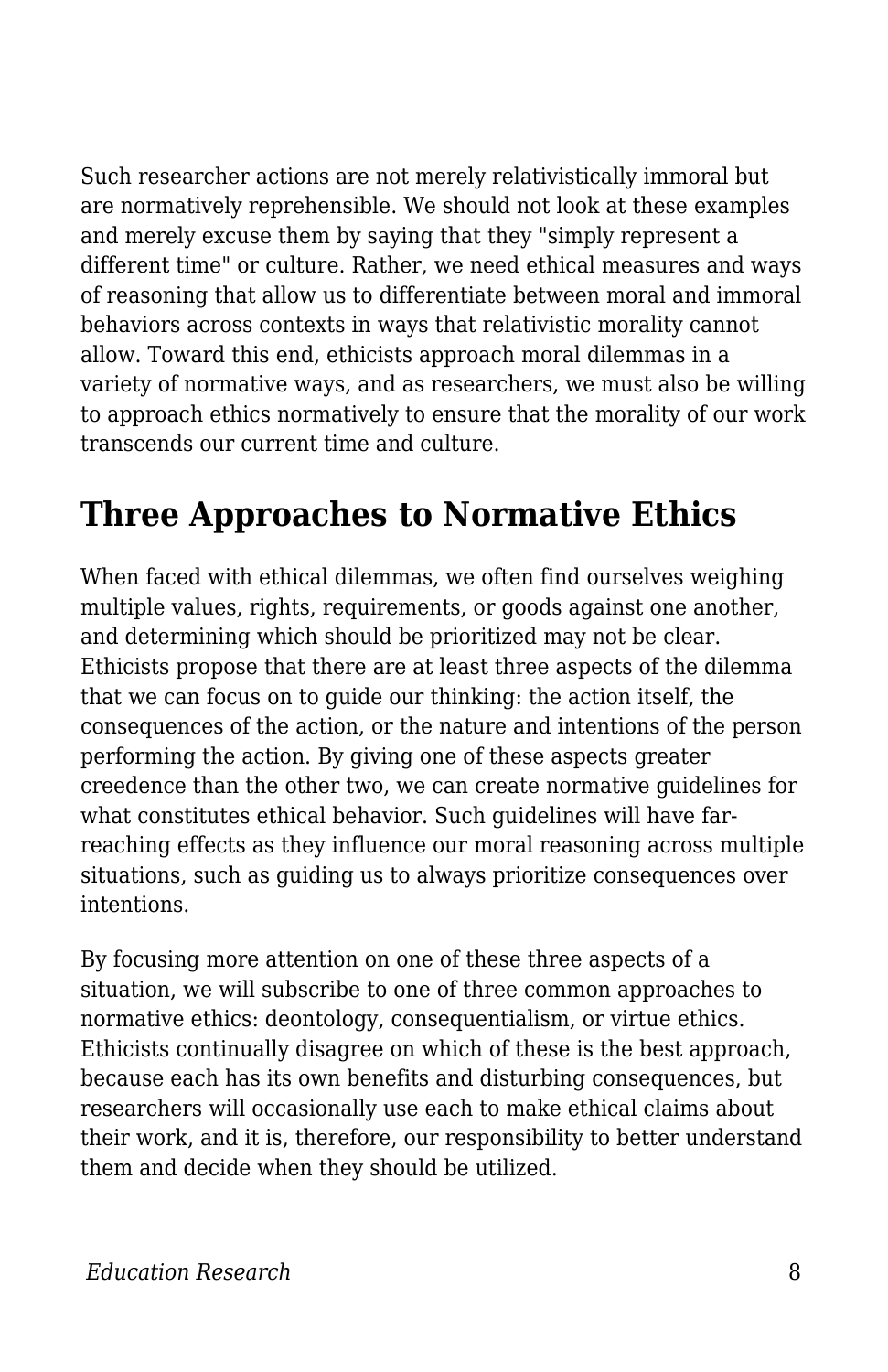#### **Deontology**

Deontology focuses on actions themselves and proposes that morality consists of adhering to universal laws of good action (Alexander, 2016). An example of this might be a parent teaching a child not to lie. "Even if it means you might get into trouble," a parent might say, "it is always better to tell the truth." By teaching this to a child, it is anticipated that the child will develop an intrinsic, duty-based motivation to tell the truth. If the child acts out of duty, then threats of punishment or promises of reward will not matter, as the child will tell the truth simply because it is "always the right thing to do."

A professional example of this would be the Hippocratic Oath (or variations that are still administered in some form to many graduating medical students in the U.S.) and the related injunction to "first, do no harm." Such oaths expect medical professionals to hold certain practices related to patient wellbeing as sacred and inviolate, and the morality of an action stipulated in the oath is interpreted solely upon rigid conformity to it in a generally black-and-white, legalistic manner.

Laws, policies, constitutions, and declarations of rights operate similarly. For instance, the United Nation's Universal Declaration of Human Rights holds that "Everyone has the right to life, liberty and security of person." And based upon this moral dictum, governments, regimes, and individuals are judged as either moral or immoral by whether or not they follow it. Following the dictum is considered moral, while deviating from the dictum (no matter the reason, purpose, or context) is considered immoral.

Following the research abuses perpetrated by Nazis in World War II and the subsequent Nuremberg Trials, the Nuremberg Code was created and adopted as an international code of ethics governing research experiments. Some of the points of the code were clearly deontological in nature, such as requiring voluntary consent from research subjects and allowing subjects to withdraw from studies at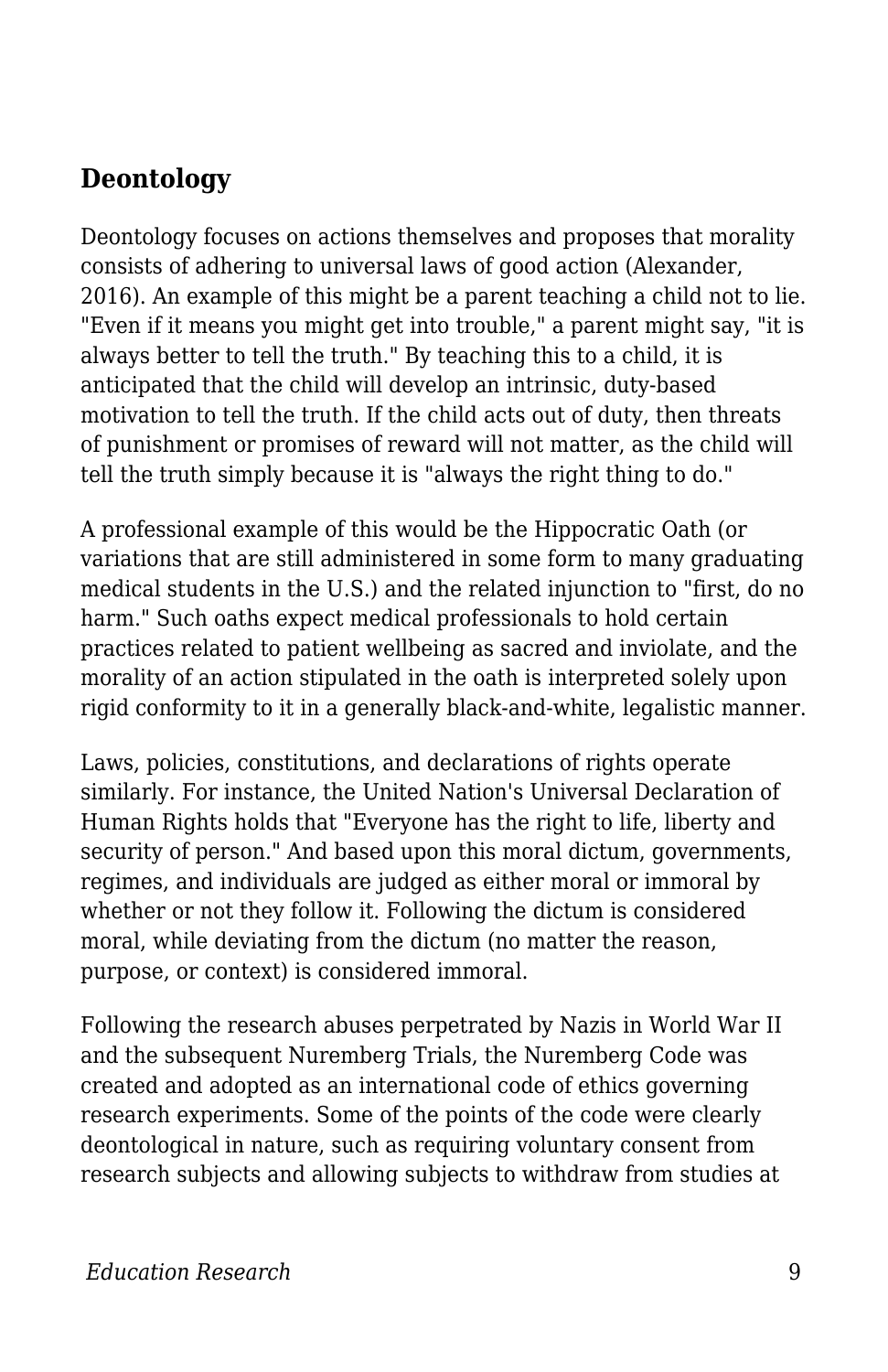any point, the duty-based principle underlying such points being that researchers have a duty to honor the self-determination and agency of participants. In other words, honoring participant self-determination and agency is simply the right thing for researchers to do.

In education, this translates into basic moral expectations of the researcher, in which we only study participants who have provided their informed consent, do not take advantage of vulnerable populations (such as young children and prisoners), inform participants of the nature of our work, do not attempt to coerce participation from our participants, do not share participant data without their consent, and allow participants to withdraw at will. Generally speaking, these are universal codes of conduct that we subscribe to simply because rigid conformity is the moral thing to do.

However, though many deontological approaches to ethics are commonplace, there are several obvious problems that can arise from this approach. First, by relying upon universal maxims for the right action, deontological ethics can seem too rigid in all situations and contexts. For instance, though honoring participant self-determination is paramount, are researchers required to be held to it if participants are attempting to self-harm? Or might there be another moral requirement placed upon the researcher to interfere out of concern for the subject's wellbeing? In the case of the child learning to tell the truth, might there be situations when telling the truth is not the morally correct thing to do, such as when truth-telling will result in imminent harm to another person?

Second, since deontology defines morality as rigid adherence to maxims in a universal fashion, much harm can arise if those maxims are themselves harmful. Abraham Lincoln famously offered a deontological argument for following bad laws as follows:

When I so pressingly urge a strict observance of all the laws, let me not be understood as saying there are no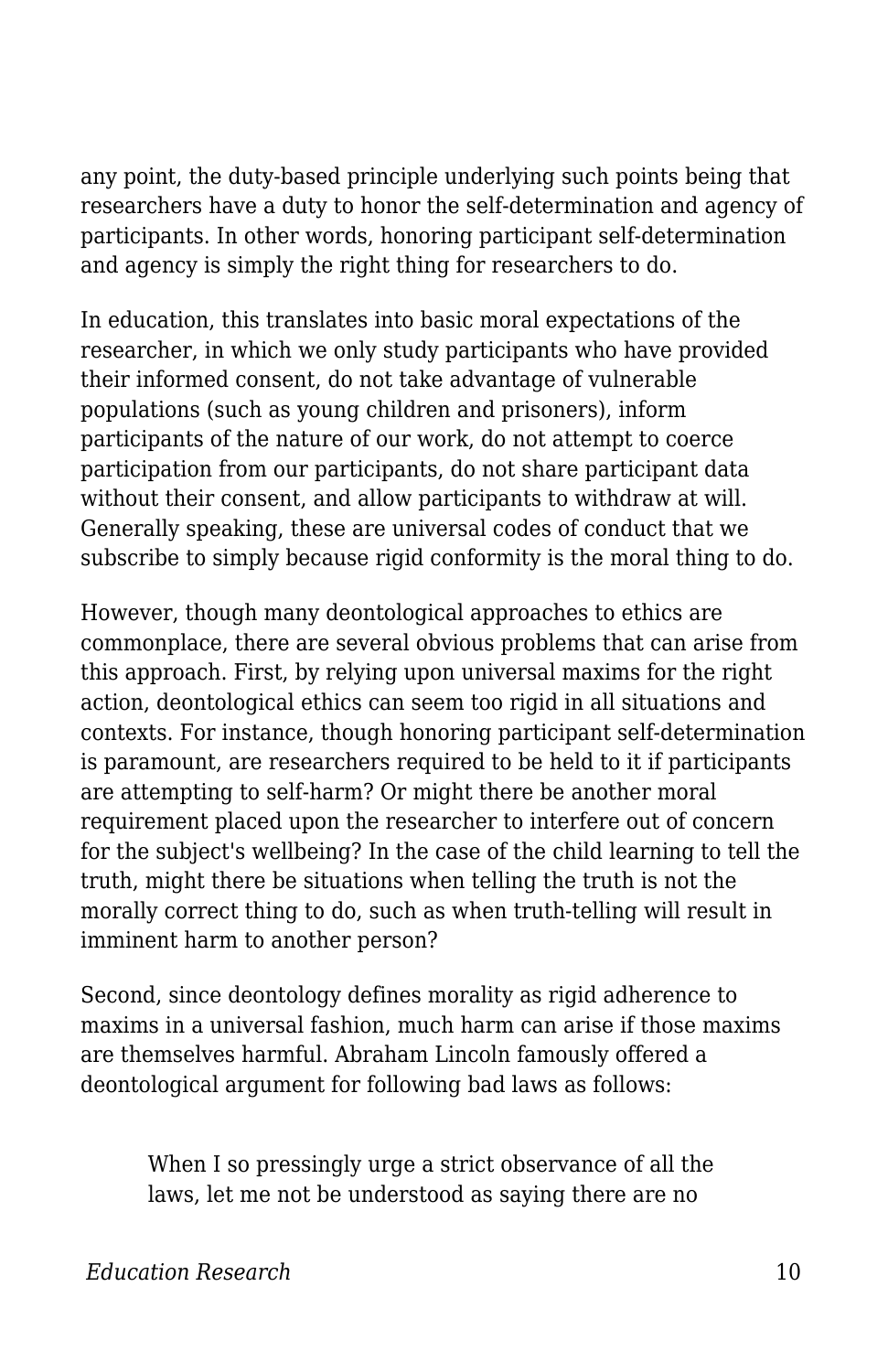bad laws.… But I do mean to say, that, although bad laws, if they exist, should be repealed as soon as possible, still while they continue in force, for the sake of example, they should be religiously observed.

In this regard, Lincoln argued for deontological rule-following but also recognized that any law might be wrong and in need of revision or abolition. In this view, then, rule-keeping can be seen in some ways to be more important than the rules themselves, which means that under a deontological view, a moral rule-keeper might be causing much harm but still be considered moral.

In a similar way, the faithful rule-keeper may sometimes actually be acting against the intent of the law by obeying the "letter of the law" while violating the "spirit of the law." For instance, as an instructor, I might establish and enforce assignment deadlines to ensure that my students are progressing through my course at a reasonable pace so that they will be able to successfully complete it, but if I enforce this rule too rigidly and do not account for students with special needs or unexpected trauma, then I would be allowing adherence to the rule to stand in the way of the purpose for the rule (i.e., student success).

Today, researchers do operate under several key duty-based ethical standards. As suggested earlier, guidelines on how to treat subjects, especially in terms of consent, privacy, self-determination, and safety are generally treated as vital, but not all are consistently treated as inviolate in every circumstance.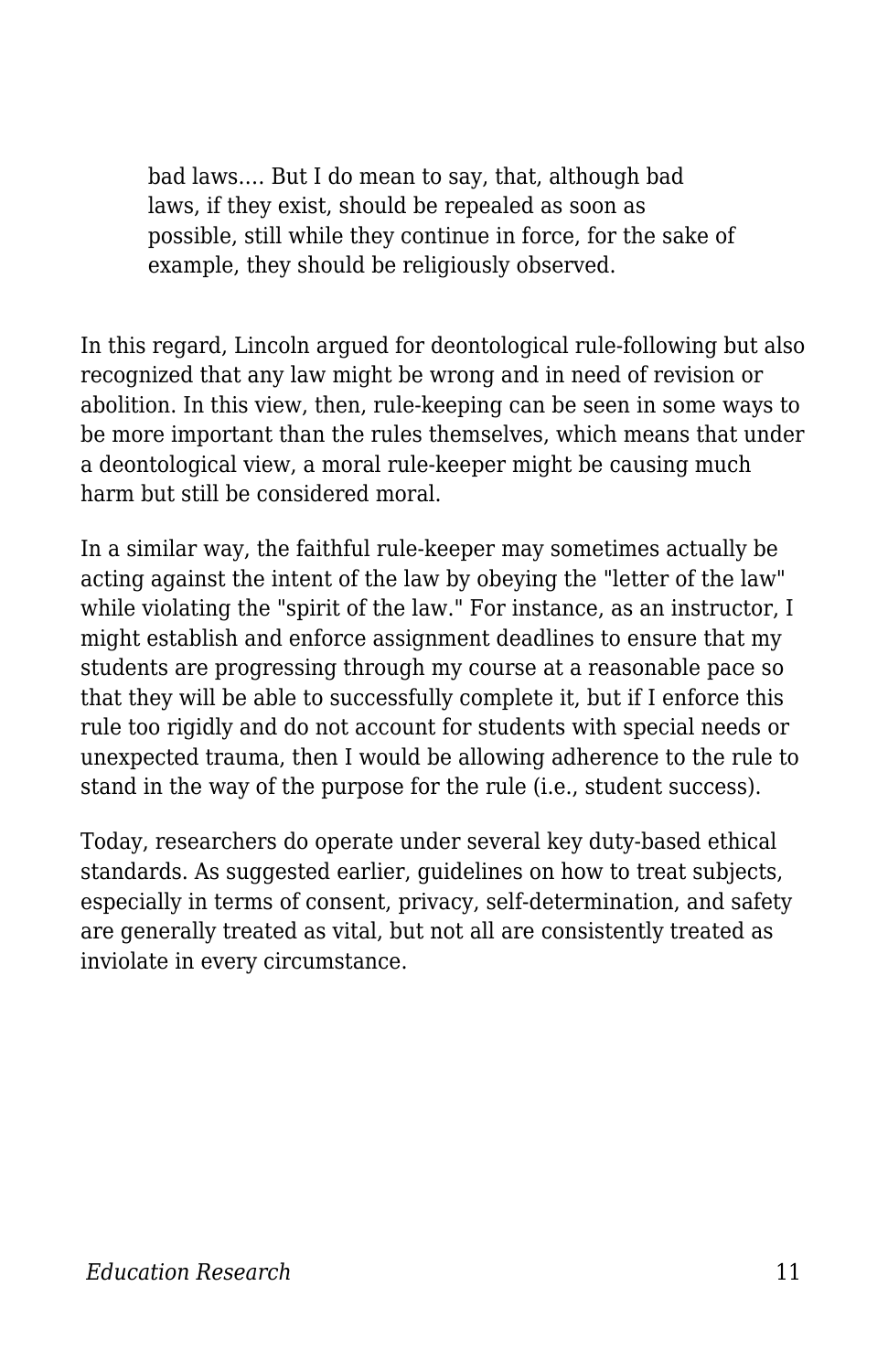#### **Learning Check**

Which of the following statements are examples of deontological approaches to ethics?

- a. "Thou shalt not kill." The Holy Bible
- b. "The end may justify the means as long as there is something that justifies the end." — Leon Trotsky
- c. "Act only on that maxim through which you can at the same time will that it should become a universal law." — Immanuel Kant
- d. "A knight must not complain of his wounds, though his bowels be dropping out." — Don Quixote (Man of La Mancha)
- e. "Do what is right, let the consequence follow." Latter-day Saint Hymn

#### **Consequentialism**

Consequentialism focuses on the consequences of actions and proposes that the morality of an action is determined by the desirability or harm of its results (Sinnott-Armstrong, 2019). To connect back to the truth-telling example above, a parent employing consequentialist ethics to teach a child about honesty might teach them that "you should normally tell the truth, because telling the truth makes people happy." In this scenario, truth-telling is not considered to be good on its own but only as a vehicle for making people happy. If, then, a situation ever arises when telling the truth would lead to heartache or sadness, then, in those cases, telling the truth would no longer be the morally right thing to do. This places all determinations of morality upon the effects of the actions, intended or not, and not the actions themselves.

As perhaps consequentialism's most well-known and most-discussed formulation, utilitarianism holds that when judging between two potential actions, the moral choice will be the one that maximizes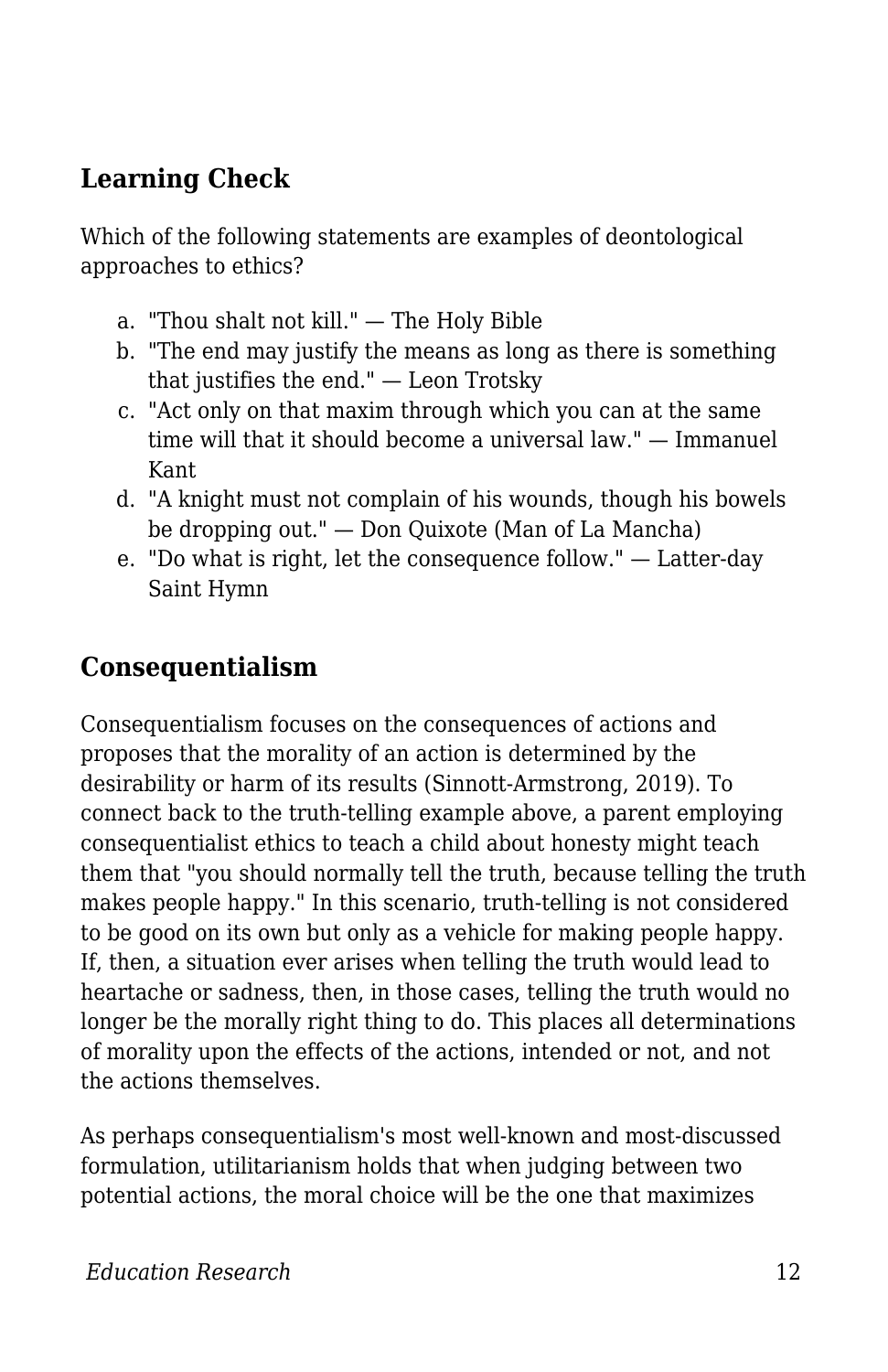benefit, either in terms of numbers of people benefitted or the qualitative nature of the benefit (Driver, 2014). In other words, the goal of utilitarianism is utility or human happiness, and all actions are morally evaluated based on their influences upon happiness. Because of its popularity and development, I'll focus on utilitarianism as the prime example of consequentialism for moving forward.

Professional, social, and personal instances of utilitarianism are widespread. People will regularly structure their activities in ways that maximize their own happiness or that of their social group and will often even ignore moral maxims that they might generally hold to be true if they are perceived to interfere with this pursuit.

As a simple example, the original formulation of the Hippocratic Oath required physicians to not ever "use the knife," ostensibly because cutting a patient in any form inflicts harm on the patient's body. This is undoubtedly true, and anyone who has ever undergone surgery that involves incisions might still have the scars to prove it, but is there ever a time when surgery by incision is justified? Certainly. Take the case of a child who is born with a congenital heart defect. Surgeons have developed procedures to correct such defects, but doing so often requires breaking the infant's sternum, stopping their heart, transfusing blood from a donor, and months of recuperation. Why would anyone allow such a gruesome and dangerous procedure to be performed on an infant? The simple answer is that the net benefit to the child, in terms of years-lived and improved quality of life, justifies actions that might otherwise be unconscionable. That is, in this case, surgeons and parents believe that the consequence (improved life and happiness of the infant) justifies what would otherwise be an immoral act (intentionally harming the infant).

In fact, many of us would argue that if a parent did not allow reasonably-successful surgeries to be performed on a terminally-ill child then that parent would be guilty of negligence toward the child — meaning that failure to harm the child through surgery would be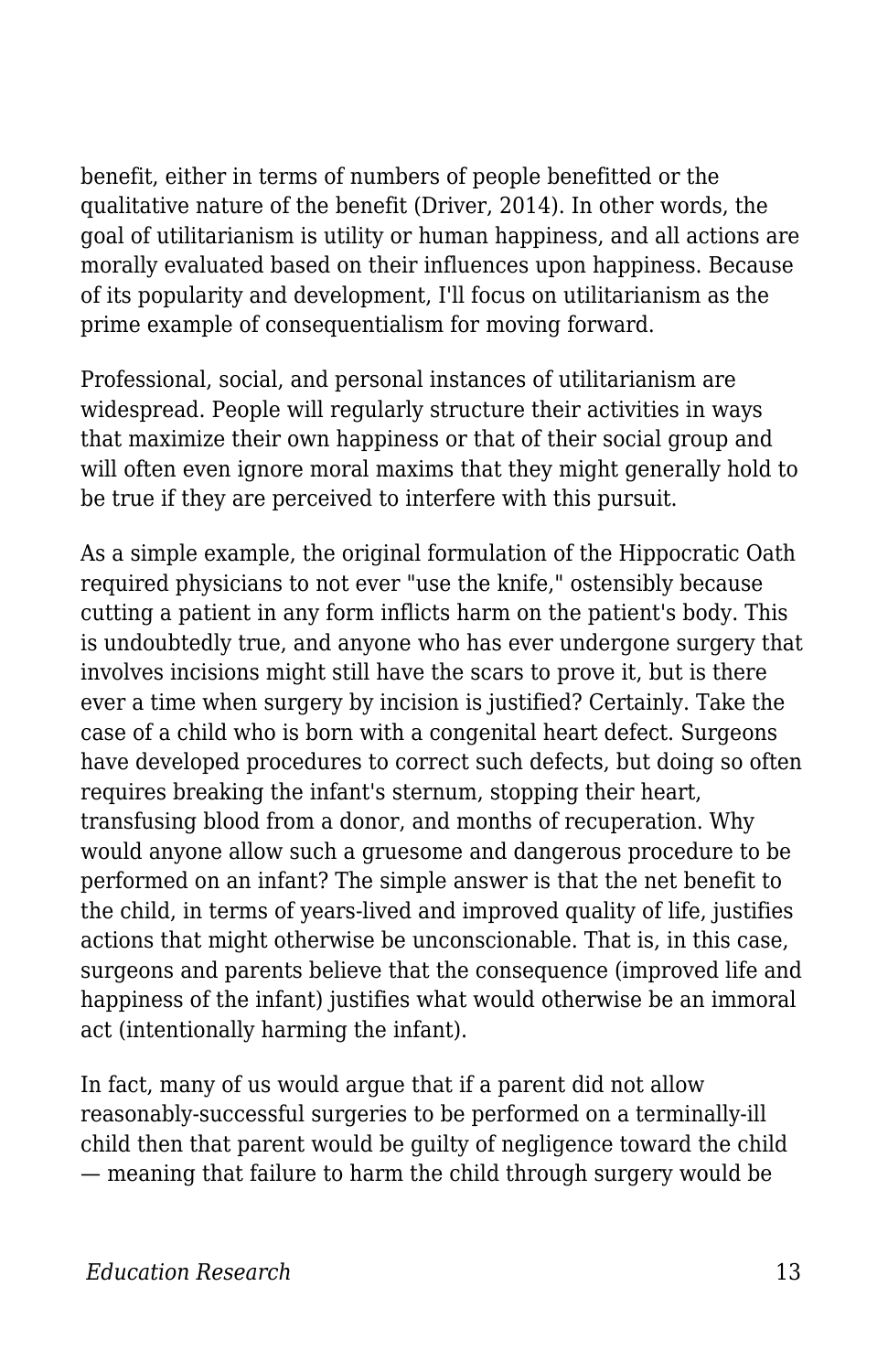#### immoral.

Such reasoning is not only applied to doing harm to an individual to promote their overall wellbeing but is also commonly used to justify doing harm to an individual or small group in order to benefit society more broadly. We ask individuals to temporarily harm themselves by donating blood in order to save the lives of others. The very notion of drug testing in pharmaceuticals is based on this premise, where relatively small groups of people agree to take drugs that may have negative health side-effects in order to inform treatment for the larger population.

Many other points of the Nuremberg Code operate from this ethical stance, wherein researchers must "yield fruitful results for the good of society" that would be "unprocurable by other methods" and the "degree of risk to be taken should never exceed that determined by the humanitarian importance of the problem to be solved." This means that risks to individuals and violations of general rules of conduct might be appropriate in situations where doing so is absolutely essential and of broad benefit to society.

Similar utilitarian reasoning is employed by education researchers to justify their studies and to occasionally violate maxims that otherwise would be followed. As the introductory dilemma to this chapter suggested, beneficial educational interventions might sometimes be denied to some students in order to prove their legitimacy for larger populations. Even in a single classroom, normal activities might be temporarily disrupted to try a new curricular approach, because it promises to have a net benefit to students in the long-run. And in situations where we want to study students' behaviors, we might temporarily not let them know that we are studying them because knowing would change their behaviors.

In all of these cases, note that a form of the term "temporary" was used, meaning that though education researchers might sometimes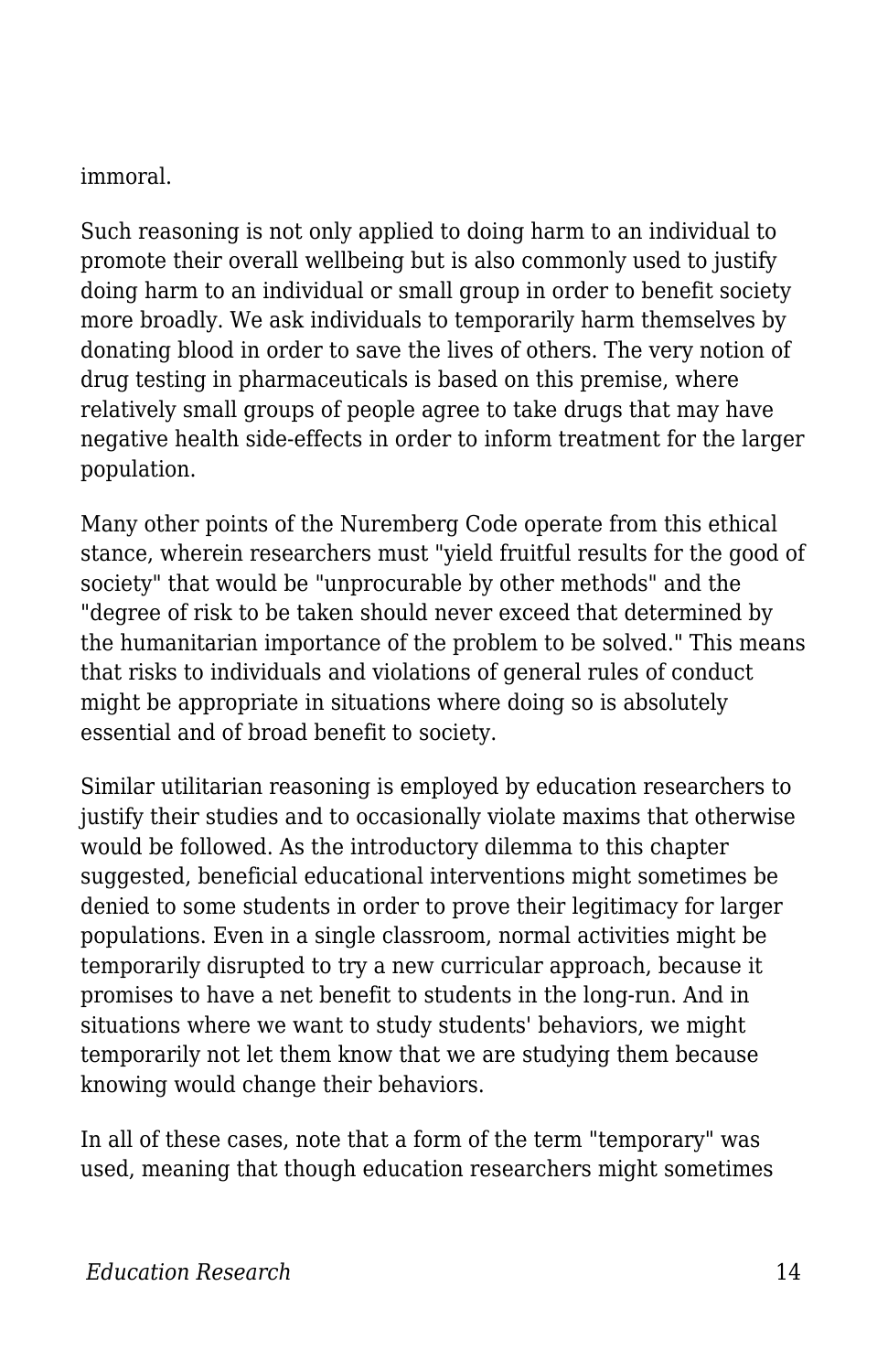justify harming participants through their work, there remains an expectation that doing so will both (a) provide net benefits to society in terms of research outcomes and also, whenever possible, (b) correct any harm done to the individual, providing net benefits to them as well. So, if a student is placed in a control group and is temporarily denied access to a beneficial experimental education intervention, then it is expected that upon completion of the study the student will be allowed to benefit from the intervention as well. Though such reparative approaches to harming students are not always possible, the general principle is that education researchers will do everything possible to minimize risk of harm to participants and also do everything possible to correct any harm that occurs because of the study.

Though utilitarianism is common, there are at least two major problems that adherents of this approach must address. First, consequences are not always clearly discernible before acting. The child telling the truth might not know the effect it will have on the listener, and the surgeon might be asked to perform a surgery with a low likelihood of success. In these cases, if the consequence is increased harm (sadness for the listener or death for the patient), then the action was immoral. Yet, the entire purpose of ethics is to inform people on how they should act before they act, meaning that if the morality of an action cannot be determined until after the consequences are felt, then how are we to act? All morality, then, potentially becomes a guessing game of whether our actions will have the effects we intended, and if they don't, then we are immoral as a matter of chance.

The second, and even more serious, difficulty with utilitarianism is that it can be used to rationalize the violation of fundamental rights and causing extreme harm to individuals as long as such atrocities are done in the name of promoting the greater good. Almost every despot, dictator, and perpetrator of genocide in history has claimed to act for the greater good. The entire Nazi propaganda machine was based on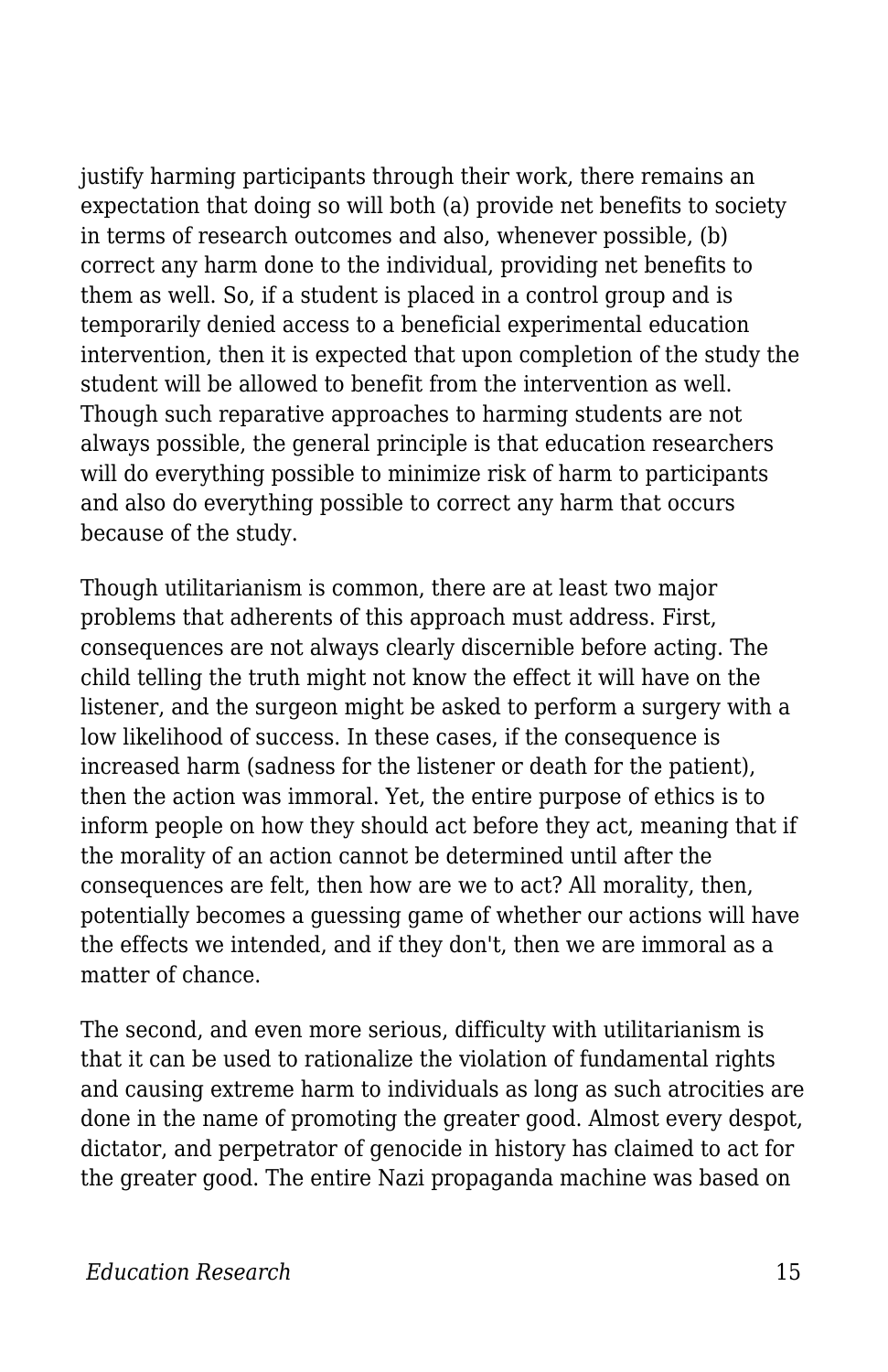such premises: that in order for Germany and the majority of the population to thrive, a small minority of the population would need to be deprived of rights. Nazis justified horrible experiments on political prisoners upon the rationale that such suffering would benefit the German majority via better science, better medicine, and better soldiers. Utilitarian arguments can always be made to marginalize, harm, or destroy individuals and minorities as long as doing so provides a net benefit to society (e.g., the majority). Even genocide can be justified as a utilitarian moral good.

Today, researchers continue to use utilitarian reasoning to guide the morality of their actions, but, as these two problems highlight, utilitarianism must be tempered with certain inalienable maxims of right and wrong in order to guide actionable practice and to prevent the rationalization of atrocities.

### **Learning Check**

Which of the following statements are examples of consequentialist approaches to ethics?

- a. "It is logical. The needs of the many outweigh the needs of the few." — Spock (Star Trek)
- b. "Ask not what your country can do for you but what you can do for your country." — John F. Kennedy
- c. "The means we employ must be as pure as the ends we seek." — Martin Luther King, Jr.
- d. "Society's needs come before the individual's needs." Adolf Hitler

### **Virtue Ethics**

Virtue ethics focuses on the development and expression of virtues themselves as the fundamental indicator of moral action. Whereas a consequentialist might say that virtues are good insofar as their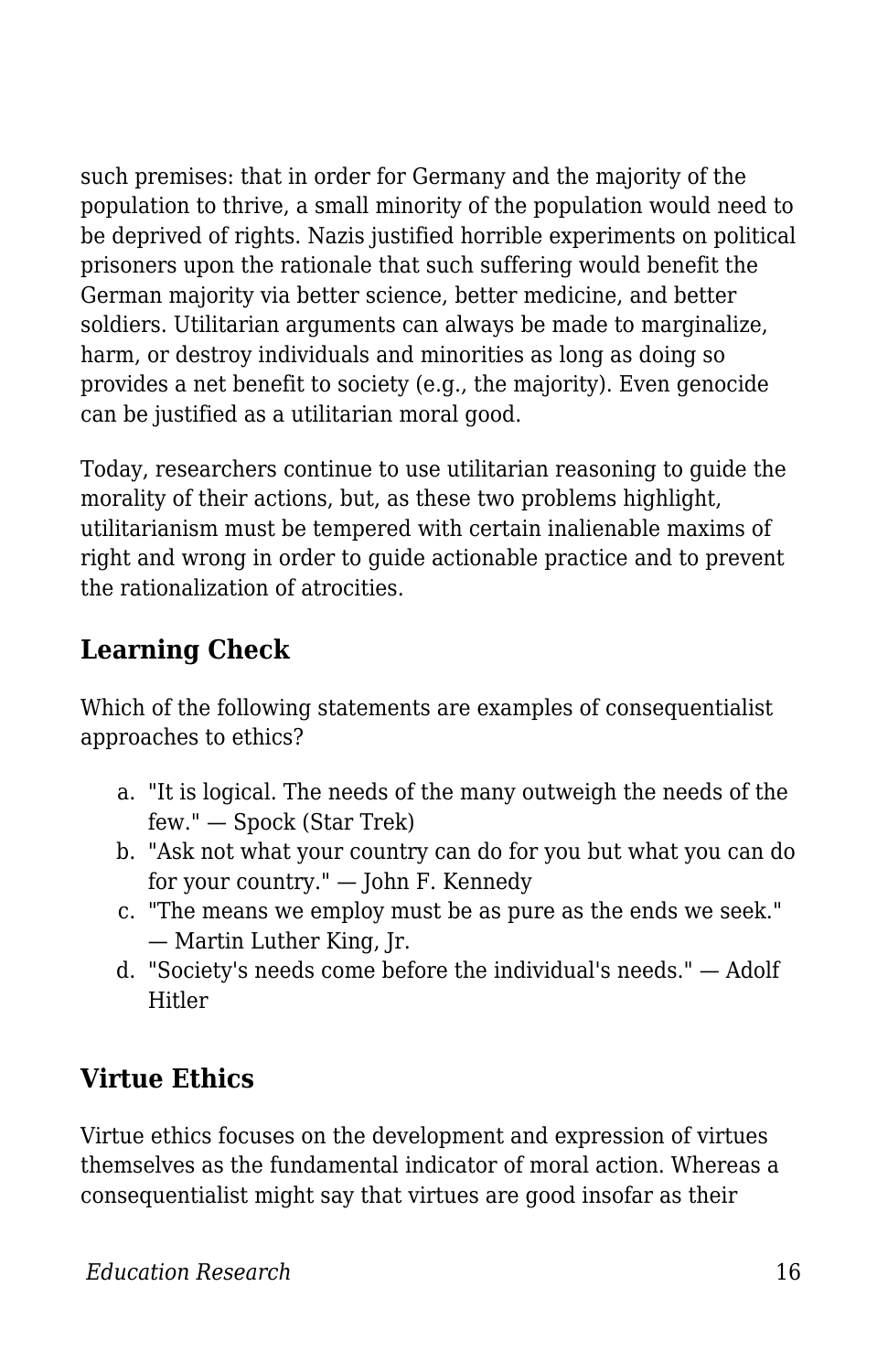development leads to social benefits and deontologists might say that fulfilling one's duty to universal laws is the only guiding virtue, virtue ethicists "will resist the attempt to define virtues in terms of some other concept that is taken to be more fundamental," such as happiness or duty (Hursthouse, 2017).

Virtues are excellent traits or dispositions that are considered to be worthy of cultivation in the moral actor. In the case of the child being taught not to lie, a parent might explain "you should be an honest person, and honest people do not lie." Becoming an honest person, then, is the reason that the child should not lie, without reference to universal maxims or consequences of dishonesty. Developing the virtue (in this case, the disposition of honesty) is the measure of morality. An honest person, in this way, will still generally tell the truth but will do so with consideration for complexities of others' feelings, the ramifications of the truth, an abhorrence of dishonesty, and a consideration of other important virtues (e.g., love and concern for the other). Whether or not a person is truly honest (or has developed the virtue of honesty) will be manifested in their overall behavior, not a single act, and will take into account their intentions and reasoning.

Though developing virtue is considered in this approach to be the fundamental goal of ethics, it is tempered with an understanding that practical wisdom is necessary in all things. Just as we might say that "so-and-so is honest *to a fault*," we can simultaneously value honesty but also recognize that its enactment requires tact, thoughtfulness, and balance. An honest child might behave differently than an honest adult not because of a different natural propensity to honesty but simply because the adult has learned to wisely enact honesty in any situation.

Though originally postulated by Aristotle over 2,000 years ago, virtue ethics remains popular and is heavily debated. In recent years, new approaches to ethical reasoning have been proposed that have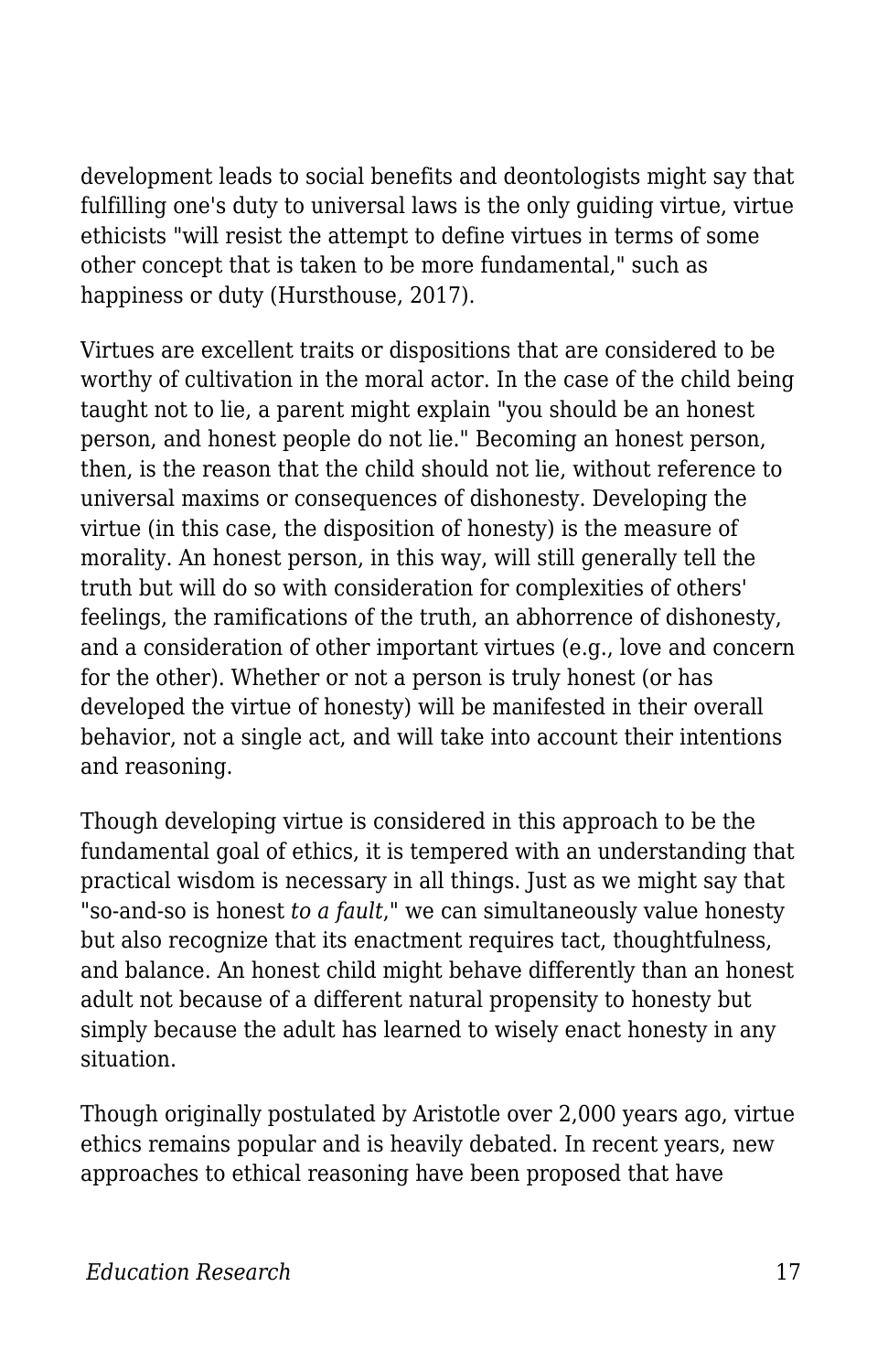marked similarities to virtue ethics, such as care ethics (Sander-Staudt, 2020) and feminist ethics (Norlock, 2019). In these approaches, love, caring, and relationship-building are considered essential virtues, to be understood and appreciated in non-reductive ways. In the education literature as well, being caring (Laine, Bauer, Johnson, Kroeger, Troup, & Meyer, 2010), student-centered, and humanizing (Salazar, Lowenstein, & Brill, 2010) are typically treated as essential virtues for teachers to cultivate. Importantly, such caring dispositions are not seen as "fixed personality traits" but, rather, "are commitments and habits of thought and action that grow as the teacher learns, acts, and reflects" (Diez & Murrell, 2010, p. 14), meaning that in education we expect professionals to develop specific virtues in relation to their practice.

It seems reasonable that this should be applied to education researchers as well and that caring for our students and our research participants is an essential virtue that should be cultivated by every teacher and researcher. However, the obvious difficulty with applying virtue ethics to professional decision-making is that it requires us to determine, define, and agree upon what those core virtues are. Thus, we might agree that the virtue of caring is essential to education research, or we might not. And even if we do agree that caring is essential, we might not agree on what this actually means or how it is wisely enacted in every case.

Early in my career, I was discussing a curricular decision with a senior colleague, wherein I was pushing him to consider a small group of students in his class whose needs were not being met. He interpreted the gist of my comments as an unspoken question "Don't you care about your students?" He then responded curtly: "I don't care about my students *individually*. I only care about them *collectively*."

Though not prevalent, I have occasionally heard different variations on this same theme many times since then from diverse education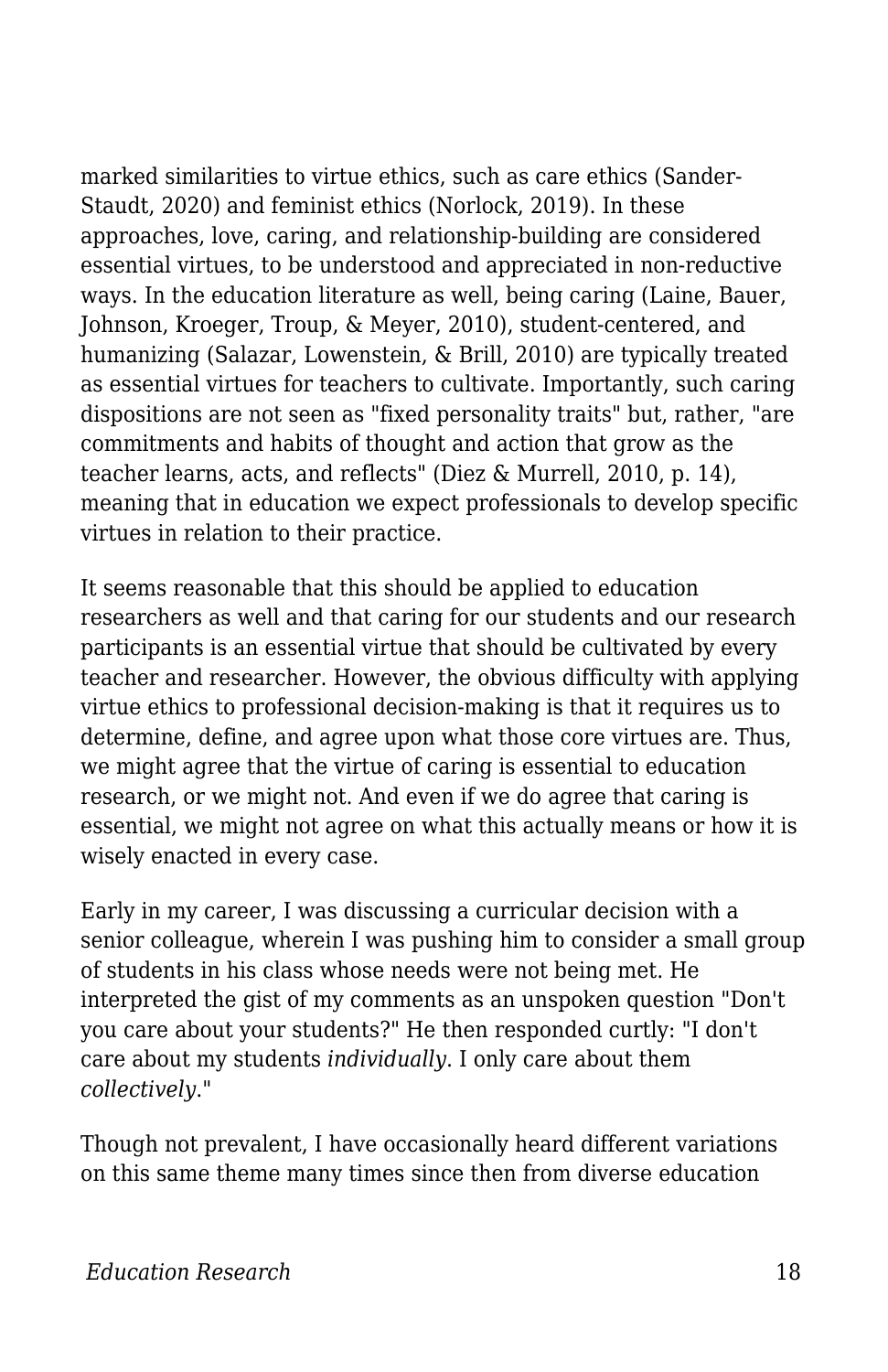professionals who interpret the virtue of caring as an abstract concept that is applied to groups in a disinterested, generalist manner rather than to individuals in a focused, concrete manner. I see this as a gross misunderstanding of the virtue of caring because caring for a group implies caring for the individuals within it. So, if you do not care for the individuals, then you can never care for the group. And just as I would not want my child to have a teacher that failed to cultivate the virtue of caring toward them, I would not want to participate in a study with a researcher who did not cultivate the virtue of caring toward me. Thus, even if we agree on virtues, what any virtue actually means in practice may be contested.

To further explore this issue, part of the reason that virtue-based decision-making requires wisdom is that virtues can lead to contradictory conclusions. A simple case arises from the virtues of justice and mercy. Most would agree that both justice and mercy are virtues, but whenever they are applied in specific cases they are almost always at odds with one another (Kidder, 2009). If a student plagiarized a paper but was later penitent, then a just instructor might fail them while a merciful instructor might give them another chance. Since the actions are contradictory in this situation, which virtue should the instructor enact, and does it depend on the context (e.g., the student's understanding of what plagiarism is and whether they were properly taught)? Again, in my professional practice I have grappled with colleagues in these sorts of cases, and it can be very difficult for our shared wisdom to see eye-to-eye.

Today, virtue ethics is applied in a variety of professional practices where key dispositions are identified as being paramount, even though specific enactment of those dispositions may be left uncodified to allow for wise application to each context or situation. According to the Nuremberg Code, researchers should exercise "careful judgment," "good faith," risk-avoidance, and humanitarianism, all of which seem to be dispositional or virtue-based in nature. In addition, some common dispositions expected of education researchers might include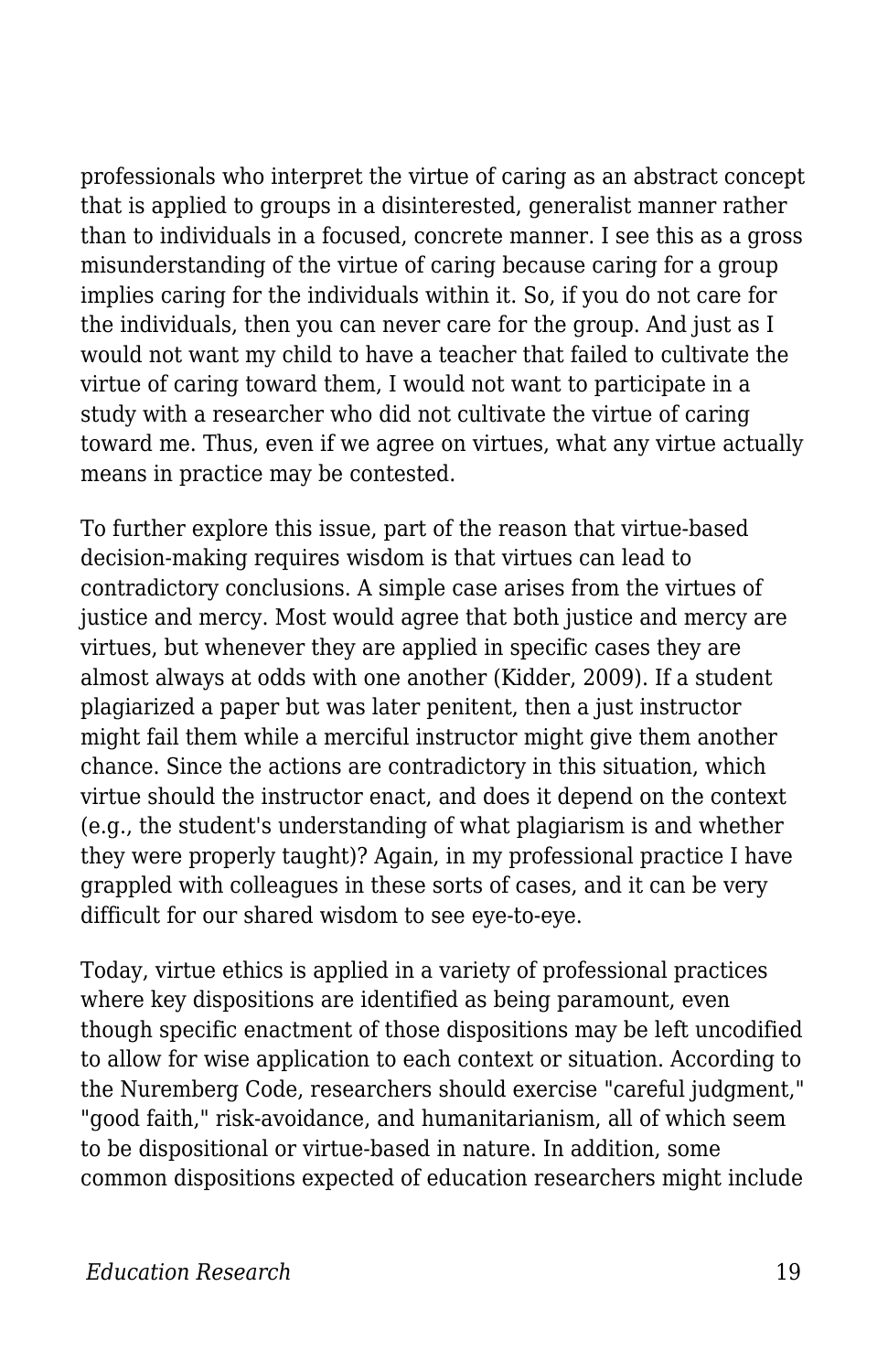being caring, empathetic, just, equitable, committed, competent, respectful, and contemplative, just to name a few.

#### **Learning Check**

Which of the following statements are examples of virtue ethics?

- a. "By doing just acts the just man is produced, by doing temperate acts, the temperate man; without acting well no one can become good." — Aristotle
- b. "Be ye therefore perfect, even as your Father which is in heaven is perfect." — The Holy Bible
- c. "Success is not final, failure is not fatal: it is the courage to continue that counts." — Winston Churchill
- d. "Human happiness and moral duty are inseparably connected." — George Washington

## **Confronting Ethical Dilemmas**

From this brief introduction to ethics, it is not surprising that there is so much disagreement about what constitutes moral action and that people often struggle to determine what they should do in a given circumstance. I will now close this chapter with some practical guidance on how to move forward as a researcher and circle back to the original dilemma presented at the beginning, providing a solution for whether the science teacher should perform the study or not.

The reason that some of the choices we face are dilemmas is that it is often difficult to parse out where we can compromise and where we cannot. For instance, if we believe in two conflicting maxims (such as "it's wrong to lie" and "it's wrong to hurt someone's feelings"), then how do we know which to follow?

Furthermore, the role of human agency and intentionality in ethics is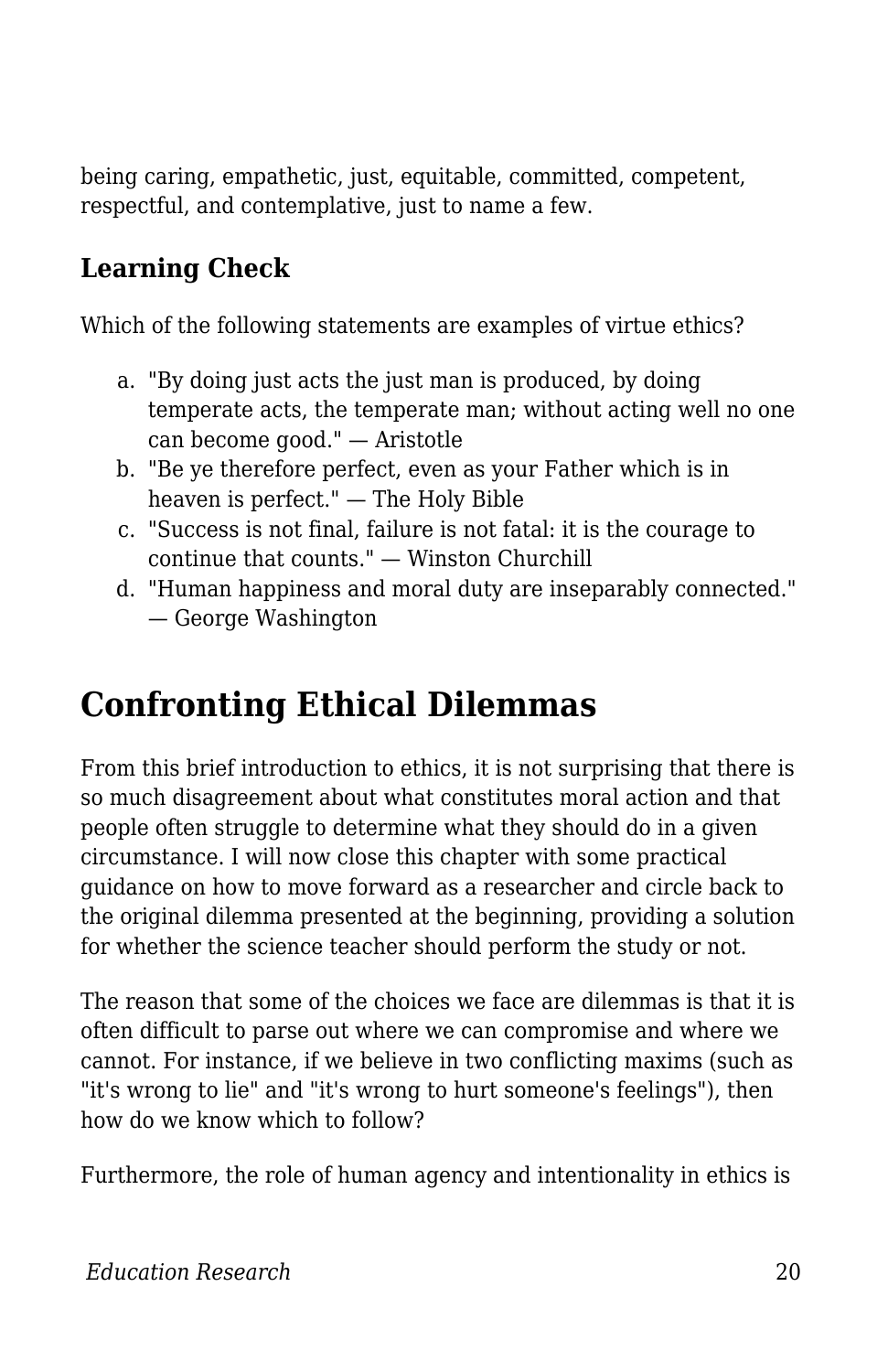even more difficult to understand with certainty, because sometimes we believe that an action is good even if it has bad results as long as the intent was honorable (e.g., Good Samaritan clauses) and at other times we believe that intentionality doesn't matter for determining the morality of an action at all (e.g., a man who sexually harasses or abuses a woman but feels there was nothing inappropriate about his behavior).

To help us through this, here's a procedure that employs all three approaches to ethics in a way that attempts to capitalize on their strengths and to defuse their weaknesses. It is specifically designed to help you determine whether or not (and how) to conduct a research study, and for your convenience, Table 1 can also be used as an organizing tool for documenting your reasoning as you work through the dilemma.

To solve the dilemma, you should first reflectively identify the core virtues that you're seeking after in your personal and professional life by filling in the blank of "I am (virtue)." This allows you to clarify the central tenets and guiding principles that shape your vision for who you are and who you want to be. We do this first so that we can ensure that these virtues are foremost in our thinking and to ensure that any course of action we take will not violate our central moral purpose. As you do this, you do not need to list absolutely every virtue that you strive for or think is good but only those that relate directly to the problem at hand. In the case of the science teacher, she might identify her core pertinent virtues as being caring (she cares about her students' wellbeing), equitable (she doesn't want to disadvantage one student to another), helpful (she wants to benefit as many students as possible), career-focused (she wants to improve her career), and competent (she wants to do good research to produce the results that the grantor is asking for). Place these core virtues in Column 1 of the table.

Second, you should identify any requirements that are placed upon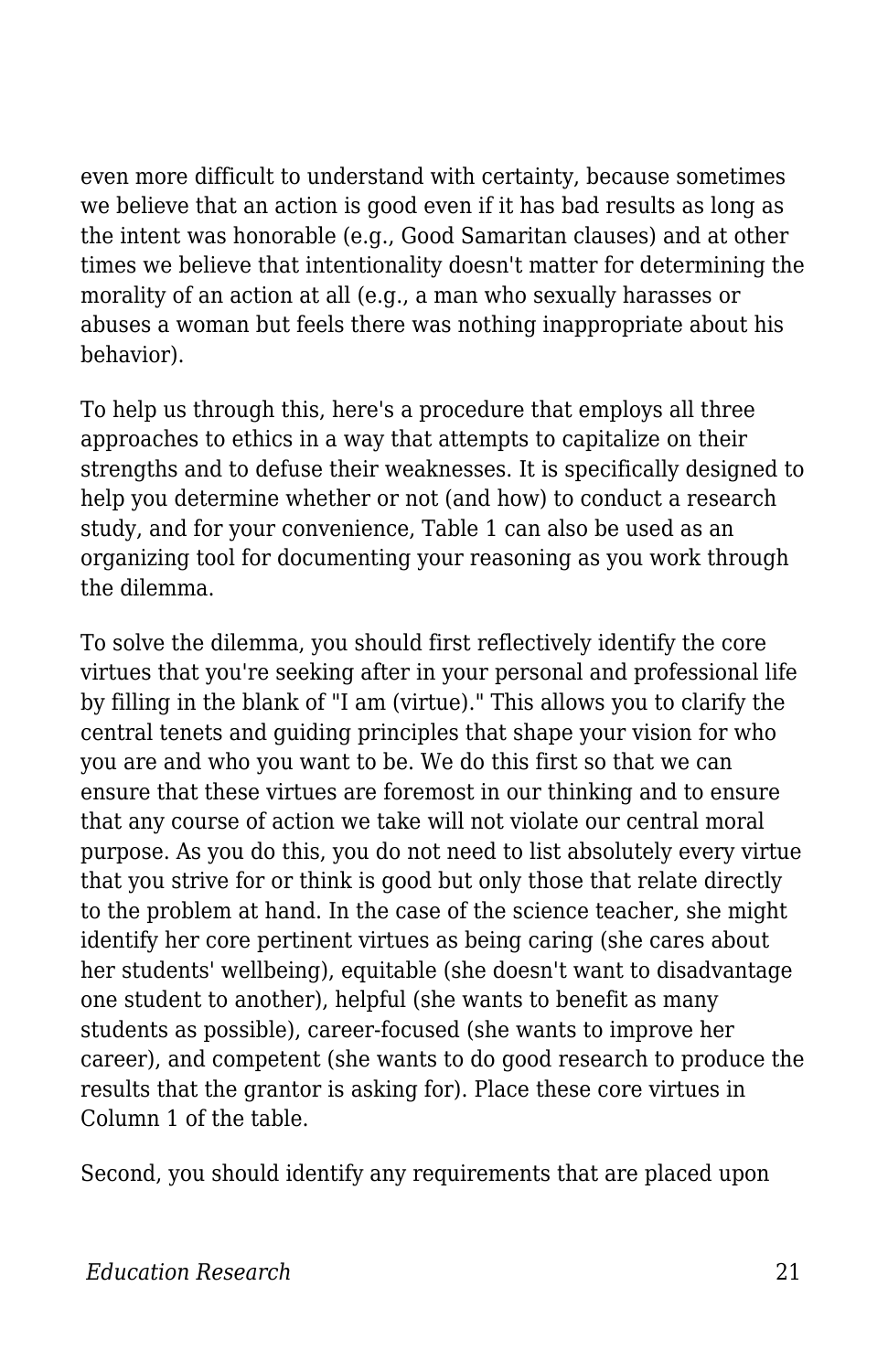you either by general maxims you have adopted (which may come directly from your core virtues), laws that you must abide by, or expectations that are placed upon you by an outsider. Do this by completing the statement "I must (requirement)." Again, you should focus here only on the requirements that pertain directly to the matter at hand and do not need to include truisms that might matter to you in a different circumstance. In this case, the science teacher recognizes that she is required by the grantor to conduct studies using control groups, and she also has a requirement emanating from her core virtues dictating that she will not disadvantage students in the longterm. Place these requirements in Column 2.

These requirements, along with the core virtues in Column 1, represent our uncompromisables, meaning that violating any of them would constitute either a moral violation or a technical impossibility in the given case. In this situation, there is nothing inherently moral about conducting studies using control groups, but it is, nonetheless, a requirement placed upon the teacher by the grantor and must, therefore, be deontologically observed. As uncompromisables, any conflicts that exist within these columns constitute the heart of the dilemma, and we must eventually find a way to move them out.

Once you have drafted your uncompromisables, then you are ready to engage in the utilitarian process of asking what the potential benefits of the proposed action would be. Do this by completing the statement "Wouldn't it be great if (potential benefit)," and place your answers in Column 3. These are your goals or the best-case results of the proposed action.

The last two columns mirror Columns 1 and 2 but represent Secondary Virtues (instead of Core) and Guidelines (instead of Requirements). These take the same grammatical form as the Core Virtues and Requirements but are of lower priority and are therefore compromisable in comparison to the uncompromisables. Add any virtues or expectations that you considered for Columns 1 and 2 that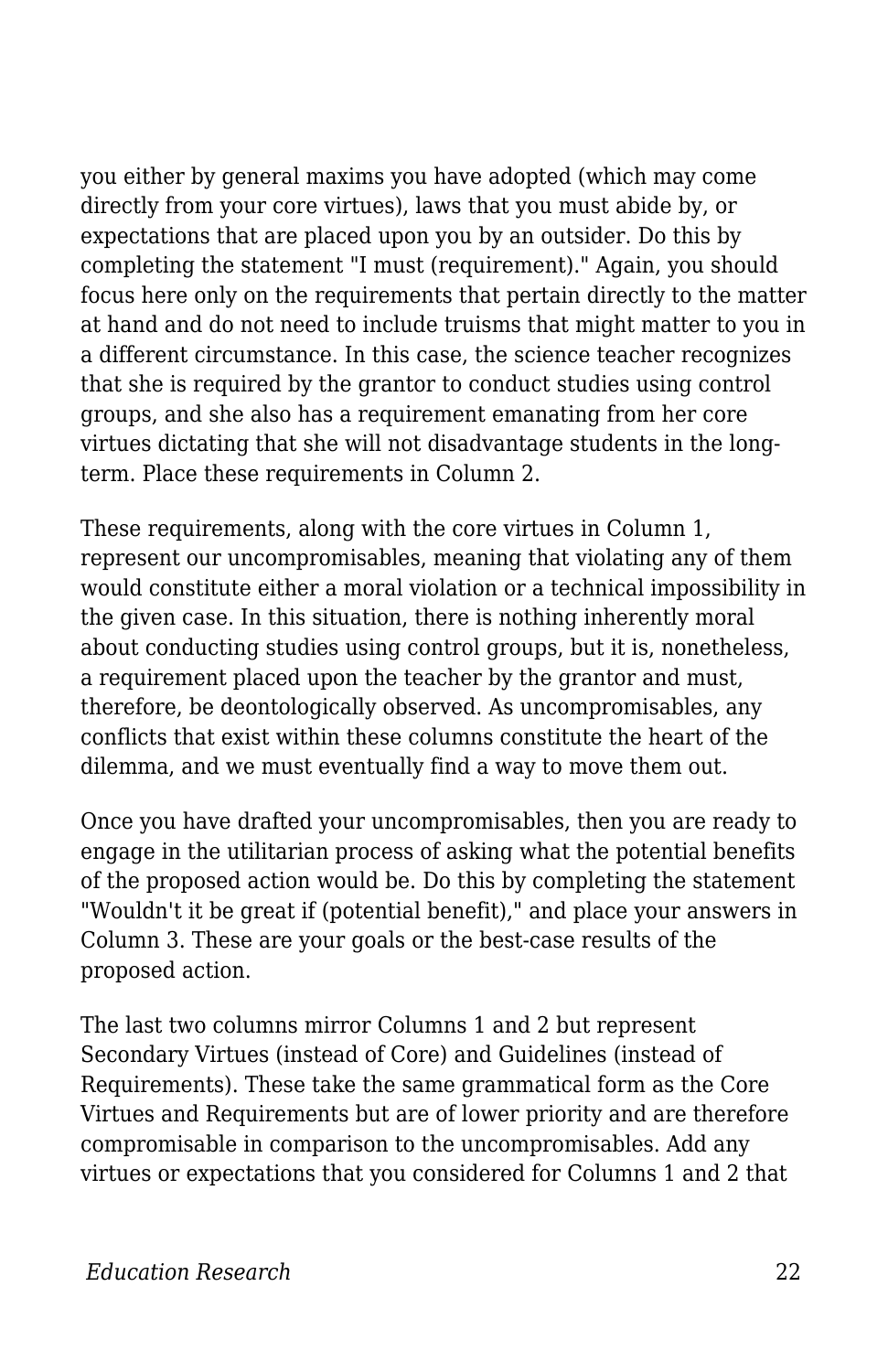you ended up not including because they weren't absolutely core or necessary. In the science teacher's case, she recognized that being helpful to the research community and benefiting more students through her work would both be good things to do but that they shouldn't be prioritized at the same level as her other entries.

#### **Table 1**

| Core<br><b>Virtues</b> | <b>Requiremen</b><br>ts                                                                                                                                              | <b>Potential</b><br><b>Benefits</b>                                                                                                | <b>Secondary</b><br><b>Virtues</b>                      | <b>Guidelines</b>                                                                                                                               |
|------------------------|----------------------------------------------------------------------------------------------------------------------------------------------------------------------|------------------------------------------------------------------------------------------------------------------------------------|---------------------------------------------------------|-------------------------------------------------------------------------------------------------------------------------------------------------|
| "I am"                 | "I must"                                                                                                                                                             | "It would be<br>great if"                                                                                                          | "It's<br>generally<br>good to<br>be"                    | "Whenever<br>possible, I<br>should"                                                                                                             |
| Caring<br>Equitable    | Not.<br>disadvantage<br>students in<br>the long-term<br>1<br>Gain informed More<br>consent/assen<br>t from<br>participants<br>Allow<br>participants<br>to withdraw 2 | We had more<br>solid evidence<br>that the<br>curriculum<br>was working<br>students<br>could be<br>impacted by<br>the<br>curriculum | Helpful<br>Committed<br>Career-<br>Focused<br>Competent | Benefit more<br>students<br>through my<br>work<br>Not.<br>disadvantage<br>students in<br>the short-term<br>Advance my<br>career<br>Only conduct |
|                        |                                                                                                                                                                      |                                                                                                                                    |                                                         | studies using<br>long-term<br>control<br>groups 1 2                                                                                             |
| Uncompromisables       |                                                                                                                                                                      | Potentialities                                                                                                                     | Compromisables                                          |                                                                                                                                                 |
| 1                      | 2                                                                                                                                                                    | 3                                                                                                                                  | 4                                                       | 5                                                                                                                                               |

*Example table for solving the science teacher's dilemma*

1 2 These items are in conflict and cannot remain together in the Requirements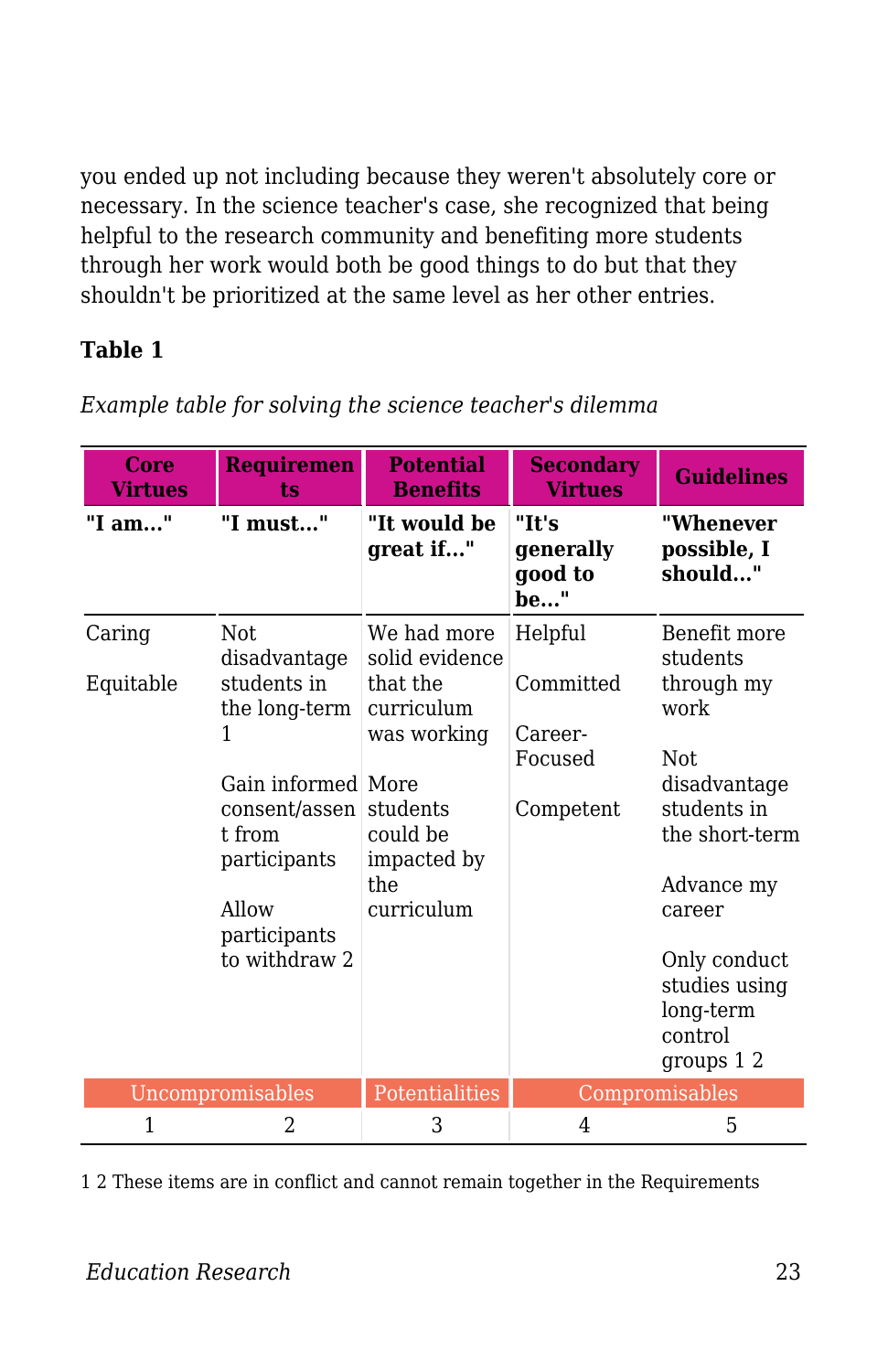column.

As you engage in this process, feel free to move items back and forth between Columns 1 and 4 and between Columns 2 and 5. As you do this, you are engaging in a process of discerning what is essential to the morality of the issue in question and what is not. By seeing the requirements lain out like this, you can quickly see if any conflicts exist, and if they do, then you must resolve the conflict by moving one of the items to the Compromisables category.

In the case of the science teacher, she determines that some of her initial Uncompromisables are actually Compromisables. Being careerfocused, for instance, and seeking to advance her career are treated as secondary when compared to the other items in Columns 1 and 2 and are therefore moved to Columns 4 and 5.

The central dilemma that eventually becomes clear to the teacher is a conflict between being competent (and only conducting studies using long-term control groups) and being caring and equitable (and not disadvantaging students in the long-term). After weighing these against each other, she concludes that being equitable and caring is more important than being competent and moves the latter to Column 4.

This effectively resolves the dilemma and makes clear that though it would be good for the teacher to do the study and follow the guidelines in Column 5, it would be wrong for her to do it in a way that violated any items in Column 2. She, therefore, concludes that she will not do the study unless the grantor changes the "long-term control group" requirement to a guideline.

The conclusion that the science teacher arrives at, then, is that choosing to conduct the study in its present form would have been immoral and that though it is unfortunate that she will not be able to conduct the study, she has nonetheless behaved morally by choosing to abstain.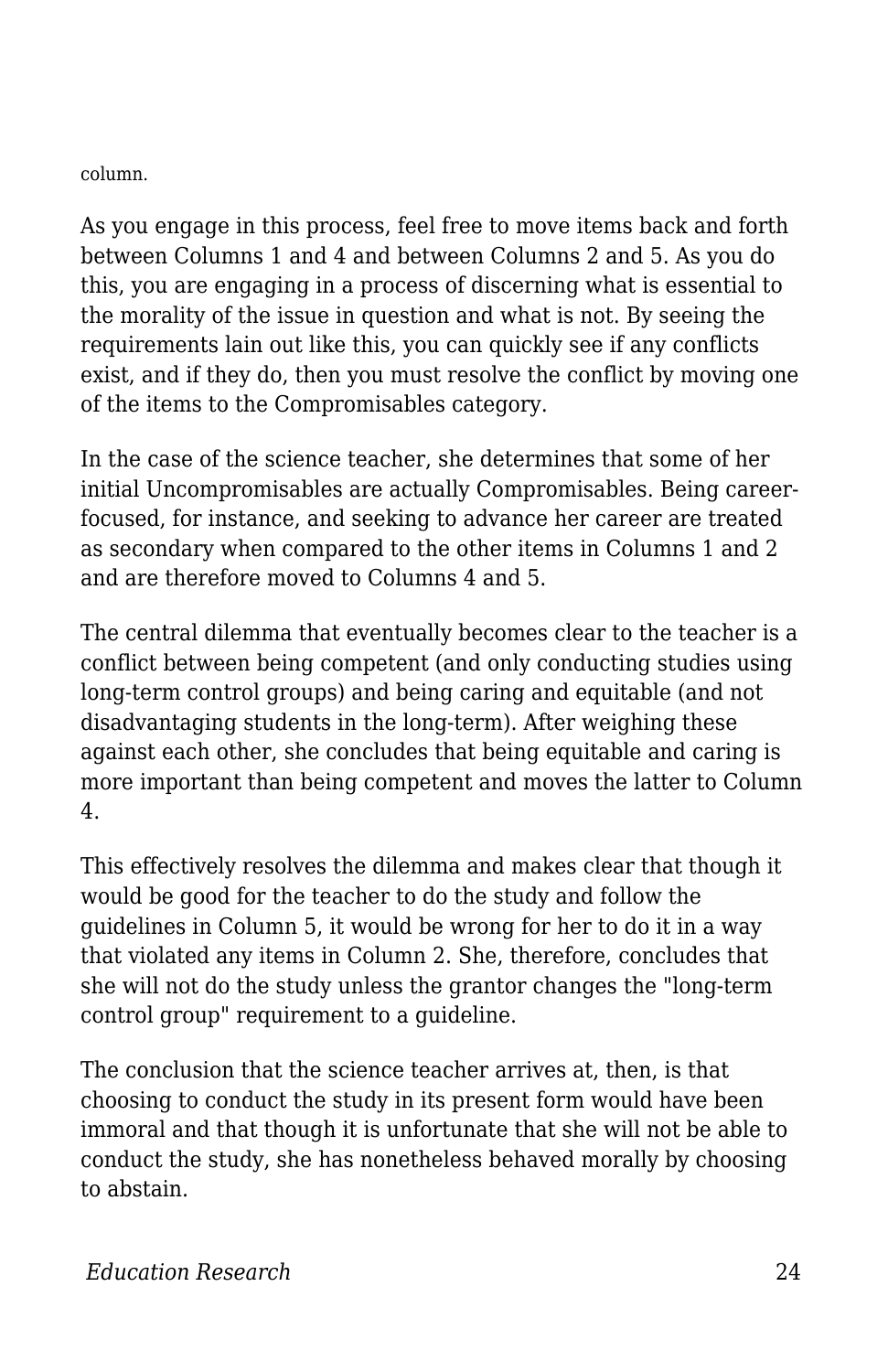The purpose of this chapter has been to lay out normative approaches to ethics and to introduce the problems of moral relativism when applied to research. In future chapters, I will explain specific moral requirements that are placed upon researchers, how ethical research considerations are arbitrated by institutional review boards, and how specific ethical problems should be approached across multiple research paradigms.

### **References**

Alexander, L. (2016). Deontological ethics. In Edward N. Zalta (ed.), *Stanford Encyclopedia of Philosophy*. Retrieved from<https://plato.stanford.edu/entries/ethics-deontological/>

Baghramian, M. (2015). Relativism. In Edward N. Zalta (ed.), *Stanford Encyclopedia of Philosophy*. Retrieved from<https://plato.stanford.edu/entries/relativism/>

Diez, M. E., & Murrell, Jr., P. C. (2010). Dispositions in teacher education — Starting points for consideration. In P. C. Murrell, Jr., M. E. Diez, S. Feiman-Nemser, and D. L. Schussler (eds.), *Teaching as a moral practice*. Cambridge, MA: Harvard Education Press.

Driver, J. (2014). The history of utilitarianism. In Edward N. Zalta (ed.), *Stanford Encyclopedia of Philosophy*. Retrieved from <https://plato.stanford.edu/entries/utilitarianism-history/>

Hursthouse, R. (2017). Virtue ethics. In Edward N. Zalta (ed.), *Stanford Encyclopedia of Philosophy*. Retrieved from<https://plato.stanford.edu/entries/ethics-virtue>

Kidder, R. M. (2009). *How good people make tough choices: Resolving the dilemma of ethical living*. HarperCollins.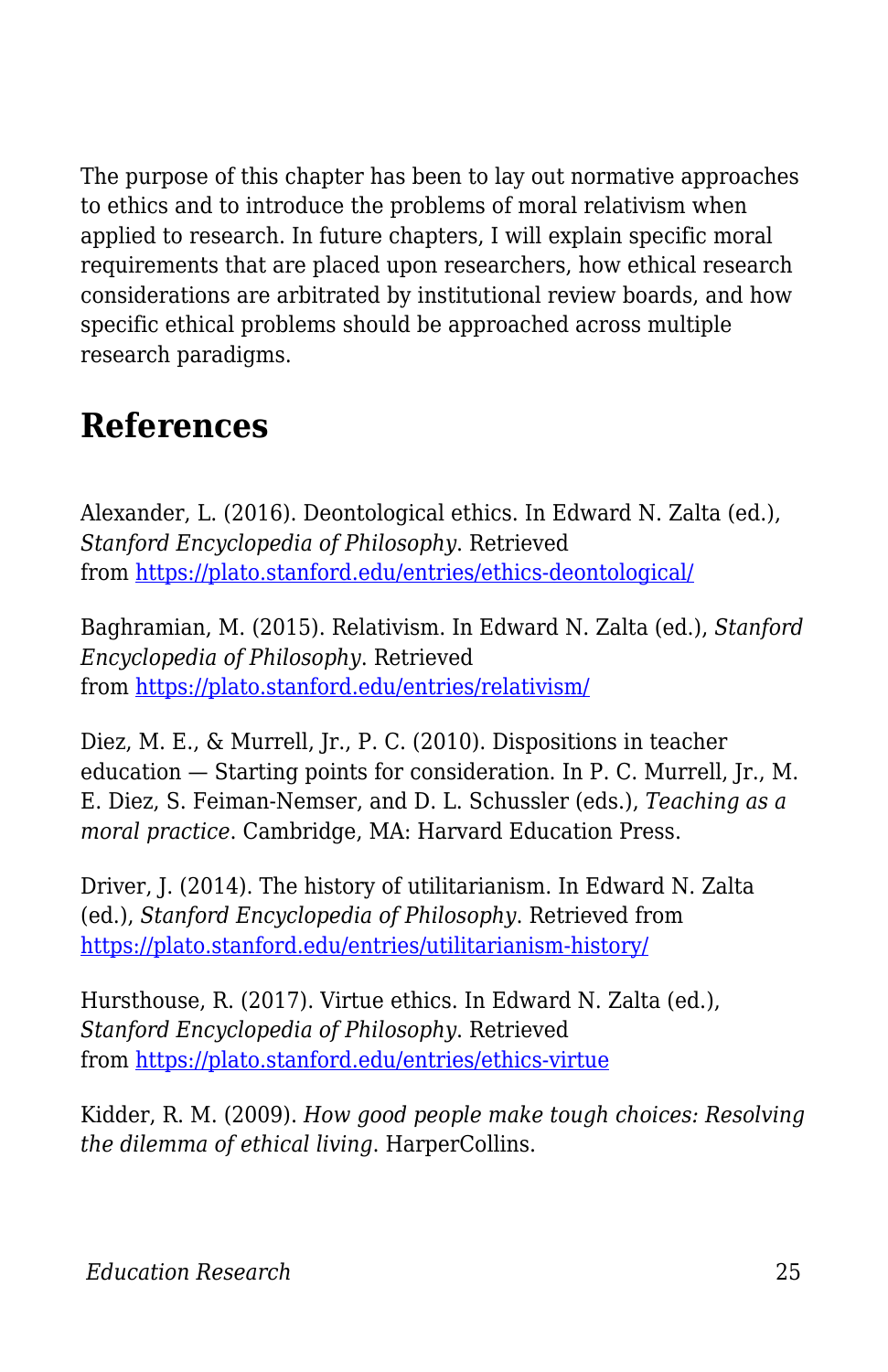Laine, C., Bauer, A. M., Johnson, H., Kroeger, S. D., Troup, K. S., & Meyer, H. (2010). Moving from reaction to reflection. In P. C. Murrell, Jr., M. E. Diez, S. Feiman-Nemser, and D. L. Schussler (eds.), *Teaching as a moral practice*. Cambridge, MA: Harvard Education Press.

McConnell, T. (2018). Moral dilemmas. In Edward N. Zalta (ed.), *Stanford Encyclopedia of Philosophy*. Retrieved from<https://plato.stanford.edu/entries/moral-dilemmas/>

Miller, F. G. (2013). The Stateville Penitentiary Malaria Experiments: A case study in retrospective ethical assessment. *Perspectives in Biology and Medicine, 56*(4).

Norlock, K. (2019). Feminist ethics. In Edward N. Zalta (ed.), *Stanford Encyclopedia of Philosophy*. Retrieved from<https://plato.stanford.edu/entries/feminism-ethics/>

Salazar, M. C., Lowenstein, K. L., & Brill, A. (2010). A journey toward humanization in education. In P. C. Murrell, Jr., M. E. Diez, S. Feiman-Nemser, and D. L. Schussler (eds.), *Teaching as a moral practice*. Cambridge, MA: Harvard Education Press.

Sander-Staudt, M. (2020). Care ethics. *The Internet Encylcopedia of Philosophy*. Retrieved from<https://www.iep.utm.edu/care-eth/>

Sinnott-Armstrong, W. (2019). Consequentialism. In Edward N. Zalta (ed.), *Stanford Encyclopedia of Philosophy*. Retrieved from<https://plato.stanford.edu/entries/consequentialism/>